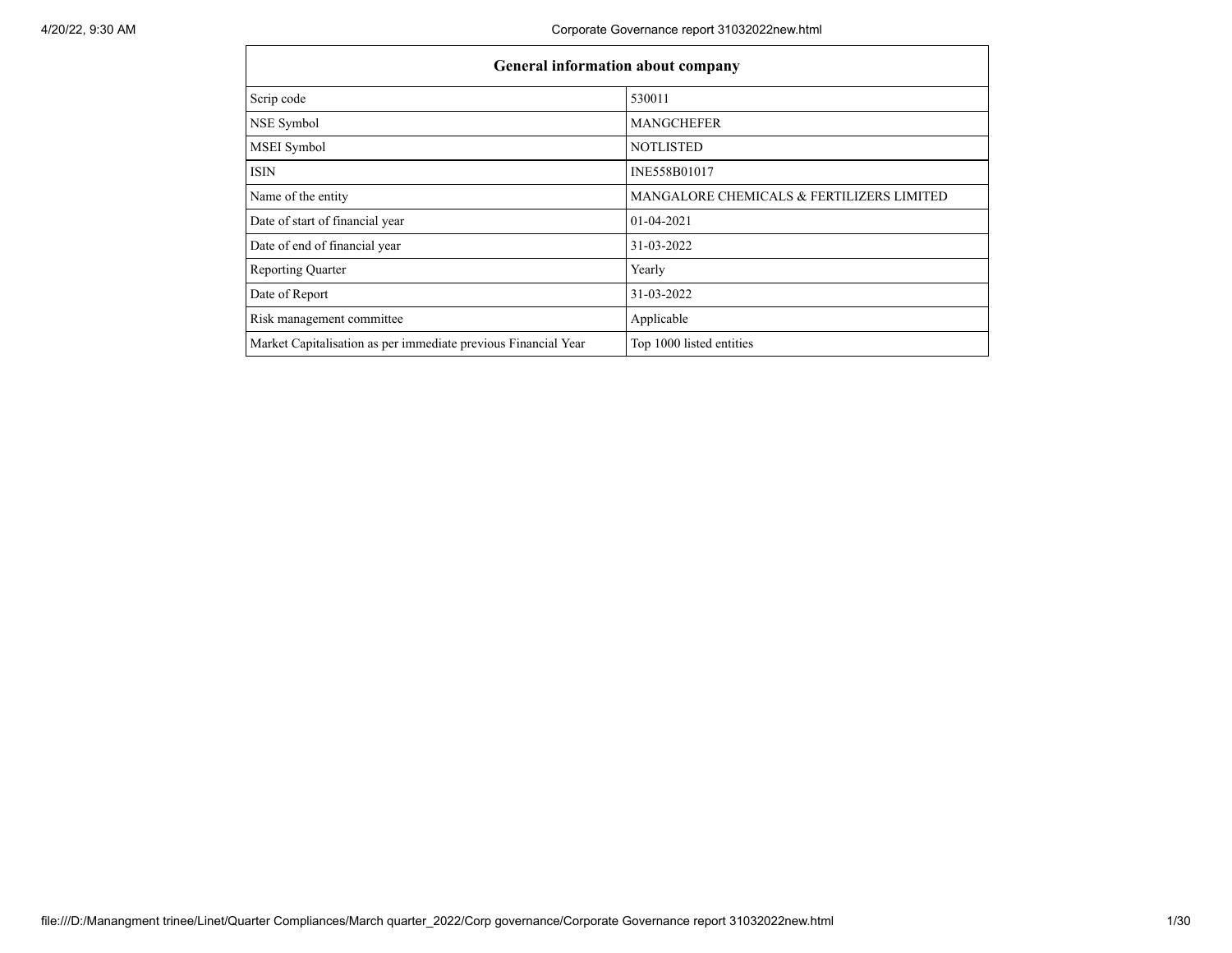|                |                     |                                           |            |            |                                                       |                                       |                            |                          |                                                                                                      | <b>Annexure I</b>                           |                                             |                                                                      |                      |                                            |                                                                                                                                                  |                                                                                                                                                                      |                                                                                                                                                                          |                                                                                                                                                                                                            |                                               |                                    |
|----------------|---------------------|-------------------------------------------|------------|------------|-------------------------------------------------------|---------------------------------------|----------------------------|--------------------------|------------------------------------------------------------------------------------------------------|---------------------------------------------|---------------------------------------------|----------------------------------------------------------------------|----------------------|--------------------------------------------|--------------------------------------------------------------------------------------------------------------------------------------------------|----------------------------------------------------------------------------------------------------------------------------------------------------------------------|--------------------------------------------------------------------------------------------------------------------------------------------------------------------------|------------------------------------------------------------------------------------------------------------------------------------------------------------------------------------------------------------|-----------------------------------------------|------------------------------------|
|                |                     |                                           |            |            |                                                       |                                       |                            |                          |                                                                                                      |                                             |                                             | Annexure I to be submitted by listed entity on quarterly basis       |                      |                                            |                                                                                                                                                  |                                                                                                                                                                      |                                                                                                                                                                          |                                                                                                                                                                                                            |                                               |                                    |
|                |                     |                                           |            |            |                                                       |                                       |                            |                          |                                                                                                      |                                             | <b>I. Composition of Board of Directors</b> |                                                                      |                      |                                            |                                                                                                                                                  |                                                                                                                                                                      |                                                                                                                                                                          |                                                                                                                                                                                                            |                                               |                                    |
|                |                     |                                           |            |            |                                                       |                                       |                            |                          |                                                                                                      |                                             |                                             | Disclosure of notes on composition of board of directors explanatory |                      |                                            |                                                                                                                                                  |                                                                                                                                                                      |                                                                                                                                                                          |                                                                                                                                                                                                            |                                               |                                    |
|                |                     |                                           |            |            |                                                       |                                       |                            |                          |                                                                                                      |                                             |                                             | Whether the listed entity has a Regular Chairperson   Yes            |                      |                                            |                                                                                                                                                  |                                                                                                                                                                      |                                                                                                                                                                          |                                                                                                                                                                                                            |                                               |                                    |
|                |                     |                                           |            |            |                                                       |                                       |                            |                          |                                                                                                      |                                             |                                             | Whether Chairperson is related to MD or CEO   No                     |                      |                                            |                                                                                                                                                  |                                                                                                                                                                      |                                                                                                                                                                          |                                                                                                                                                                                                            |                                               |                                    |
| Sr             | Title<br>(Mr<br>Ms) | Name of the<br>Director                   | PAN        | $\rm{DIN}$ | Category 1<br>of directors                            | Category 2<br>of directors            | Category 3<br>of directors | Date<br>of<br>Birth      | Whether<br>special<br>resolution<br>passed?<br>[Refer Reg.<br>$17(1A)$ of<br>Listing<br>Regulations] | Date of<br>passing<br>special<br>resolution | <b>Initial Date</b><br>of<br>appointment    | Date of Re-<br>appointment                                           | Date of<br>cessation | Tenure<br>of<br>director<br>(in<br>months) | No of<br>Directorship<br>in listed<br>entities<br>including<br>this listed<br>entity (Refer<br>Regulation<br>$17A$ of<br>Listing<br>Regulations) | No of<br>Independent<br>Directorship<br>in listed<br>entities<br>including<br>this listed<br>entity<br>(Refer<br>Regulation<br>$17A(1)$ of<br>Listing<br>Regulations | Number of<br>memberships<br>in Audit/<br>Stakeholder<br>Committee(s)<br>including this<br>listed entity<br>(Refer<br>Regulation<br>$26(1)$ of<br>Listing<br>Regulations) | No of post<br>of<br>Chairperson<br>in Audit/<br>Stakeholder<br>Committee<br>held in listed<br>entities<br>including<br>this listed<br>entity (Refer<br>Regulation<br>$26(1)$ of<br>Listing<br>Regulations) | Notes for Not<br>not<br>providing prov<br>PAN | $\,$ $\,$ $\,$ $\,$<br>$\mathbf D$ |
| $\mathbf{1}$   | Mr                  | <b>AKSHAY</b><br><b>PODDAR</b>            | AFUPP0096C | 00008686   | Non-<br>Executive -<br>Non<br>Independent<br>Director | Chairperson<br>related to<br>Promoter |                            | $20 -$<br>$07 -$<br>1976 | NA                                                                                                   |                                             | 29-09-2015                                  |                                                                      |                      |                                            | 6                                                                                                                                                | $\mathbf{0}$                                                                                                                                                         | $\mathcal{R}$                                                                                                                                                            |                                                                                                                                                                                                            |                                               |                                    |
| $\overline{2}$ | Mr                  | SHUBHABRATA<br><b>SAHA</b>                | AAAPS0423M | 03036747   | Executive<br>Director                                 | Not<br>Applicable                     | MD                         | $22 -$<br>$12 -$<br>1967 | NA                                                                                                   |                                             | 16-09-2021                                  |                                                                      |                      |                                            | $\mathbf{1}$                                                                                                                                     | $\overline{0}$                                                                                                                                                       | 1                                                                                                                                                                        | $\mathbf{0}$                                                                                                                                                                                               |                                               |                                    |
| 3              | Mr                  | <b>D A PRASANNA</b>                       | AAGPP4040F | 00253371   | Non-<br>Executive -<br>Independent<br>Director        | Not<br>Applicable                     | Shareholder<br>Director    | $03 -$<br>$10-$<br>1948  | Yes                                                                                                  | $16-09-$<br>2021                            | 06-05-2016                                  | 06-05-2021                                                           |                      | 71                                         |                                                                                                                                                  | $\mathbf{1}$                                                                                                                                                         | $\mathbf{3}$                                                                                                                                                             |                                                                                                                                                                                                            |                                               |                                    |
| $\overline{4}$ | Mr                  | <b>NITIN</b><br>MANGUESH<br><b>KANTAK</b> | ADRPK2173L | 08029847   | Non-<br>Executive -<br>Non<br>Independent<br>Director | Not<br>${\large \bf Applicable}$      |                            | $13 -$<br>$12 -$<br>1959 | NA                                                                                                   |                                             | 01-01-2022                                  |                                                                      |                      |                                            | $\overline{2}$                                                                                                                                   | $\overline{0}$                                                                                                                                                       | 1                                                                                                                                                                        | $\overline{0}$                                                                                                                                                                                             |                                               |                                    |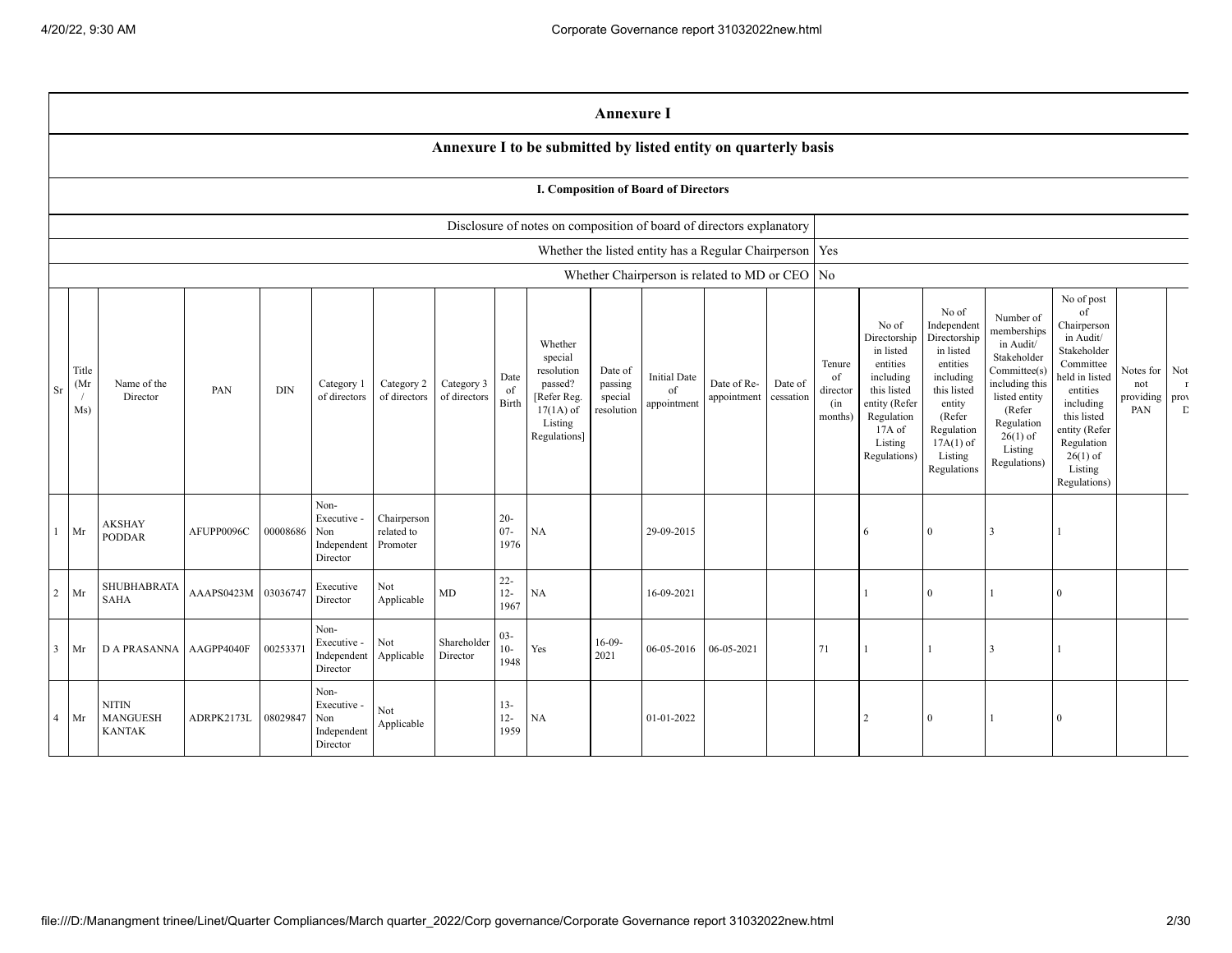## **I. Composition of Board of Directors**

|             |                     |                                     |            |            |                                                |                               |                            |                          | Disclosure of notes on composition of board of directors explanatory                                |                                             |                                          |                            |                      |                                            |                                                                                                                                                  |                                                                                                                                                                      |                                                                                                                                                                          |                                                                                                                                        |
|-------------|---------------------|-------------------------------------|------------|------------|------------------------------------------------|-------------------------------|----------------------------|--------------------------|-----------------------------------------------------------------------------------------------------|---------------------------------------------|------------------------------------------|----------------------------|----------------------|--------------------------------------------|--------------------------------------------------------------------------------------------------------------------------------------------------|----------------------------------------------------------------------------------------------------------------------------------------------------------------------|--------------------------------------------------------------------------------------------------------------------------------------------------------------------------|----------------------------------------------------------------------------------------------------------------------------------------|
|             |                     |                                     |            |            |                                                |                               |                            |                          | Whether the listed entity has a Regular Chairperson                                                 |                                             |                                          |                            |                      |                                            |                                                                                                                                                  |                                                                                                                                                                      |                                                                                                                                                                          |                                                                                                                                        |
| Sr          | Title<br>(Mr<br>Ms) | Name of the<br>Director             | PAN        | <b>DIN</b> | Category 1<br>of directors                     | Category 2<br>of<br>directors | Category 3<br>of directors | Date<br>of<br>Birth      | Whether<br>special<br>resolution<br>passed?<br>Refer Reg.<br>$17(1A)$ of<br>Listing<br>Regulations] | Date of<br>passing<br>special<br>resolution | <b>Initial Date</b><br>of<br>appointment | Date of Re-<br>appointment | Date of<br>cessation | Tenure<br>of<br>director<br>(in<br>months) | No of<br>Directorship<br>in listed<br>entities<br>including<br>this listed<br>entity (Refer<br>Regulation<br>$17A$ of<br>Listing<br>Regulations) | No of<br>Independent<br>Directorship<br>in listed<br>entities<br>including<br>this listed<br>entity<br>(Refer<br>Regulation<br>$17A(1)$ of<br>Listing<br>Regulations | Number of<br>memberships<br>in Audit/<br>Stakeholder<br>Committee(s)<br>including this<br>listed entity<br>(Refer<br>Regulation<br>$26(1)$ of<br>Listing<br>Regulations) | No of<br>$\circ$<br>Chair<br>in A<br>Stakel<br>Comr<br>held in<br>enti<br>inclu<br>this 1<br>entity<br>Regu<br>26(1)<br>List<br>Regula |
| $5^{\circ}$ | Mrs                 | <b>RITA</b><br><b>MENON</b>         | AGBPM3708N | 00064714   | Non-<br>Executive -<br>Independent<br>Director | Not<br>Applicable             | Shareholder<br>Director    | $25 -$<br>$12 -$<br>1951 | <b>NA</b>                                                                                           |                                             | 29-07-2017                               | 29-07-2020                 |                      | 56                                         |                                                                                                                                                  |                                                                                                                                                                      |                                                                                                                                                                          |                                                                                                                                        |
| 6           | Mr                  | <b>DIPANKAR</b><br><b>CHATTERJI</b> | ACLPC0912G | 00031256   | Non-<br>Executive -<br>Independent<br>Director | Not<br>Applicable             | Shareholder<br>Director    | $23 -$<br>$08 -$<br>1948 | NA                                                                                                  |                                             | 14-05-2019                               | 14-05-2019                 |                      | 35                                         |                                                                                                                                                  |                                                                                                                                                                      |                                                                                                                                                                          |                                                                                                                                        |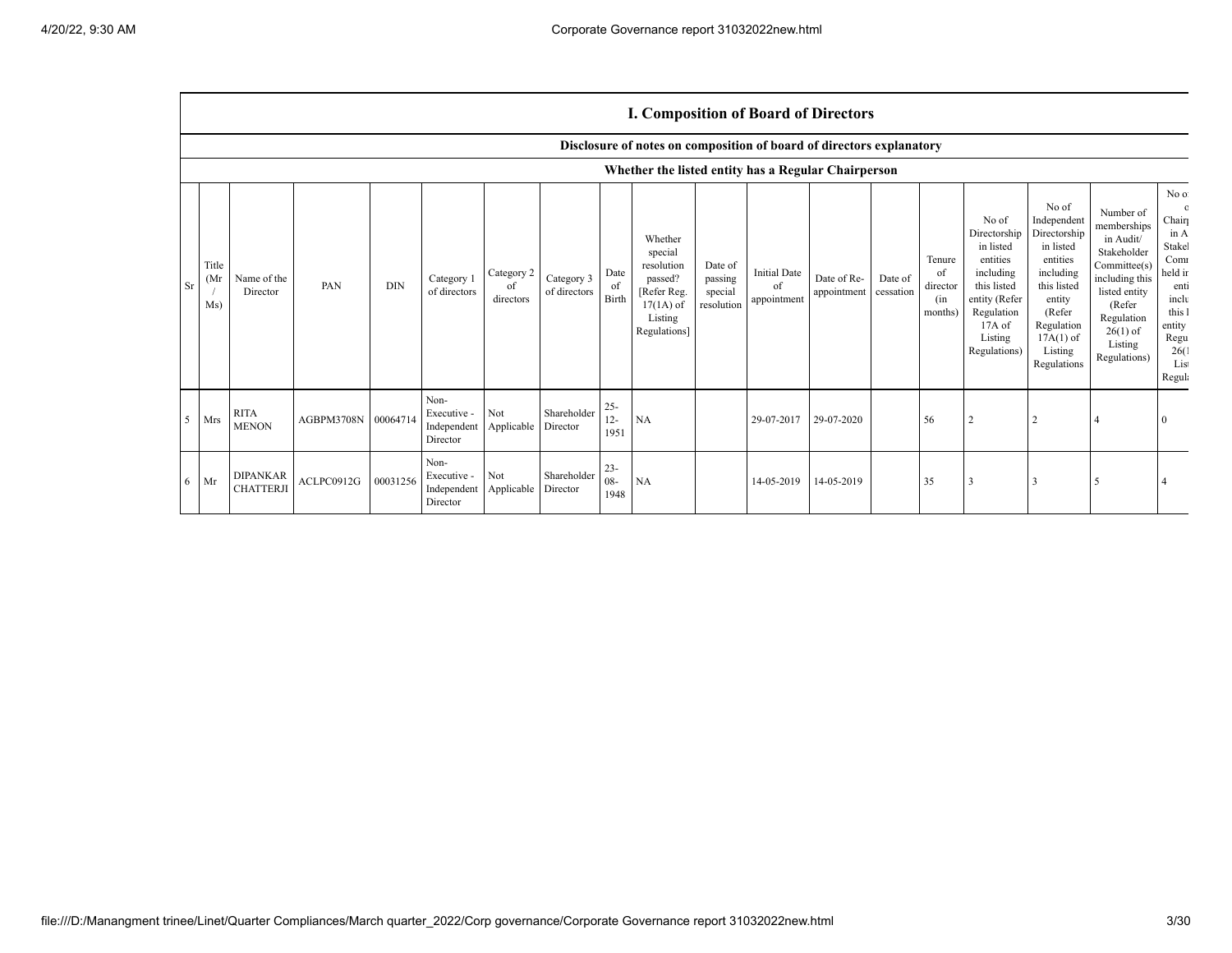|                | <b>Audit Committee Details</b> |                                                       |                                         |                      |                  |  |  |
|----------------|--------------------------------|-------------------------------------------------------|-----------------------------------------|----------------------|------------------|--|--|
|                |                                | Whether the Audit Committee has a Regular Chairperson | Yes                                     |                      |                  |  |  |
| <b>Sr</b>      | <b>DIN</b><br>Number           | Name of Committee<br>members                          | Date of<br>Appointment                  | Date of<br>Cessation | Remarks          |  |  |
|                | 00031256                       | <b>DIPANKAR</b><br><b>CHATTERJI</b>                   | Non-Executive - Independent<br>Director | Chairperson          | 14-05-2019       |  |  |
| $\overline{2}$ | 00064714                       | <b>RITA MENON</b>                                     | Member                                  | 14-05-2019           |                  |  |  |
| 3              | 00253371                       | <b>DA PRASANNA</b>                                    | Non-Executive - Independent<br>Director | Member               | $06 - 05 - 2016$ |  |  |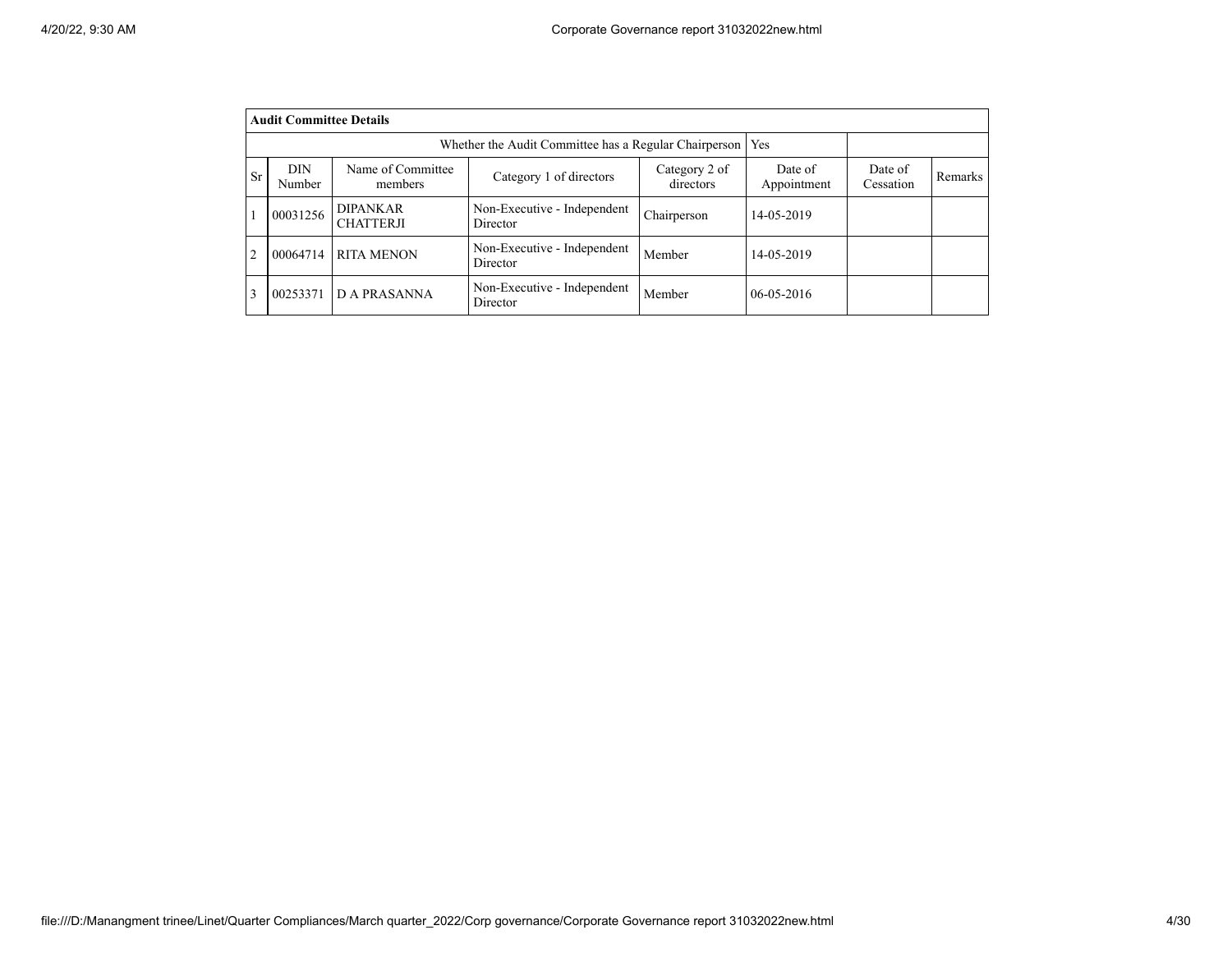|                | Nomination and remuneration committee                                       |                                     |                                                    |             |              |  |  |  |  |  |  |  |
|----------------|-----------------------------------------------------------------------------|-------------------------------------|----------------------------------------------------|-------------|--------------|--|--|--|--|--|--|--|
|                | Whether the Nomination and remuneration committee has a Regular Chairperson |                                     |                                                    |             |              |  |  |  |  |  |  |  |
| <b>Sr</b>      | DIN<br>Number                                                               | Date of<br>Cessation                | Remarks                                            |             |              |  |  |  |  |  |  |  |
|                |                                                                             | 00253371 D A PRASANNA               | Non-Executive - Independent<br>Director            | Chairperson | $06-05-2016$ |  |  |  |  |  |  |  |
| $\overline{c}$ | 00031256                                                                    | <b>DIPANKAR</b><br><b>CHATTERJI</b> | Non-Executive - Independent<br>Director            | Member      | 14-05-2019   |  |  |  |  |  |  |  |
| 3              |                                                                             | 00008686 AKSHAY PODDAR              | Non-Executive - Non<br><b>Independent Director</b> | Member      | 29-09-2020   |  |  |  |  |  |  |  |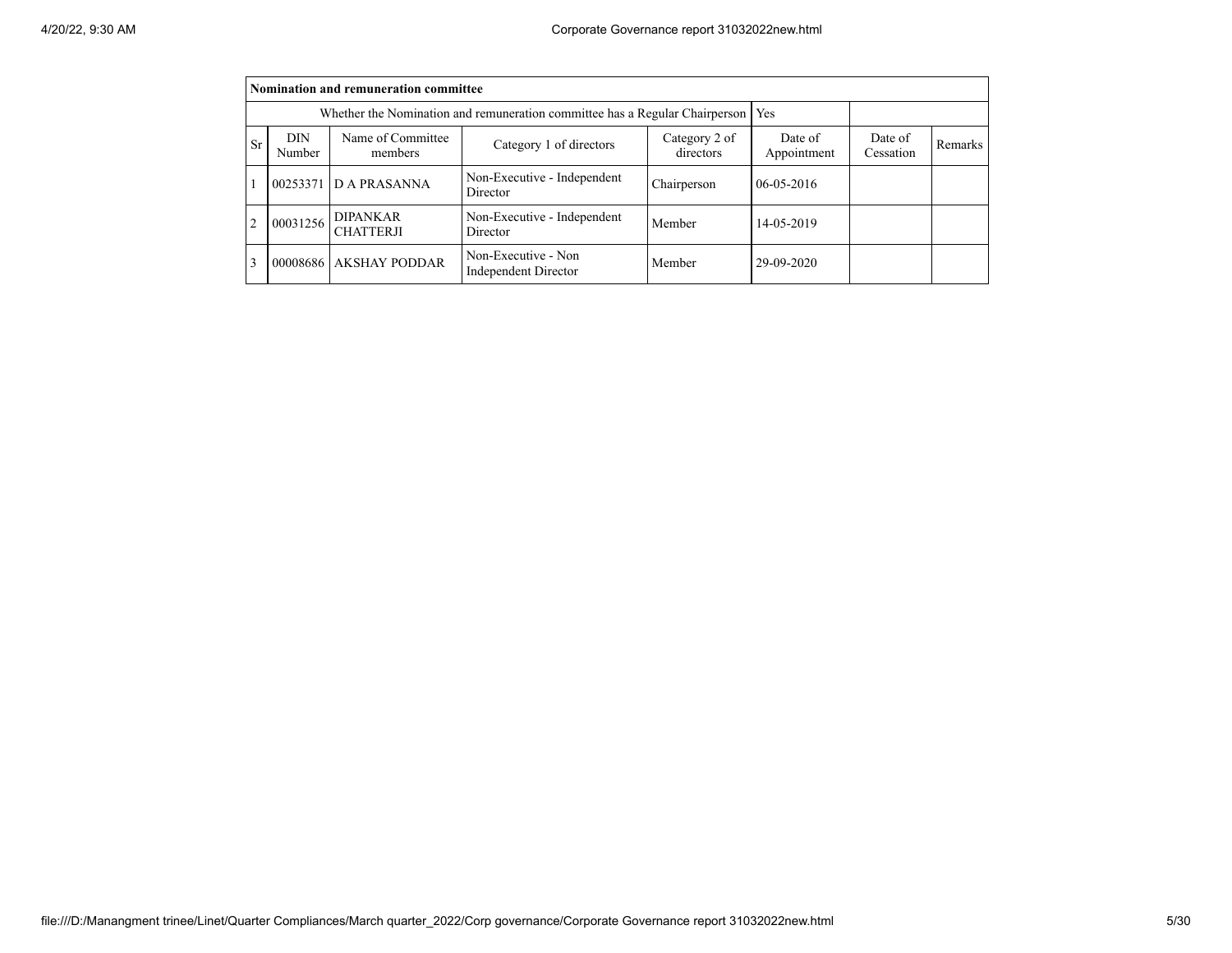|                | <b>Stakeholders Relationship Committee</b>                                                                                                                          |                                                                           |                                         |             |              |  |                              |  |  |  |  |  |
|----------------|---------------------------------------------------------------------------------------------------------------------------------------------------------------------|---------------------------------------------------------------------------|-----------------------------------------|-------------|--------------|--|------------------------------|--|--|--|--|--|
|                |                                                                                                                                                                     | Whether the Stakeholders Relationship Committee has a Regular Chairperson | Yes                                     |             |              |  |                              |  |  |  |  |  |
| Sr             | Name of Committee<br>DIN<br>Category 2 of<br>Date of<br>Date of<br>Category 1 of directors<br>Remarks<br>directors<br>Appointment<br>Cessation<br>Number<br>members |                                                                           |                                         |             |              |  |                              |  |  |  |  |  |
|                | 00253371                                                                                                                                                            | D A PRASANNA                                                              | Non-Executive - Independent<br>Director | Chairperson | $06-05-2016$ |  | Textual<br>Information $(1)$ |  |  |  |  |  |
| $\overline{c}$ |                                                                                                                                                                     | 00064714 RITA MENON                                                       | Non-Executive - Independent<br>Member   | 14-05-2019  |              |  |                              |  |  |  |  |  |
| 3              | 03036747                                                                                                                                                            | <b>SHUBHABRATA</b><br>SAHA                                                | <b>Executive Director</b>               | Member      | 16-09-2021   |  |                              |  |  |  |  |  |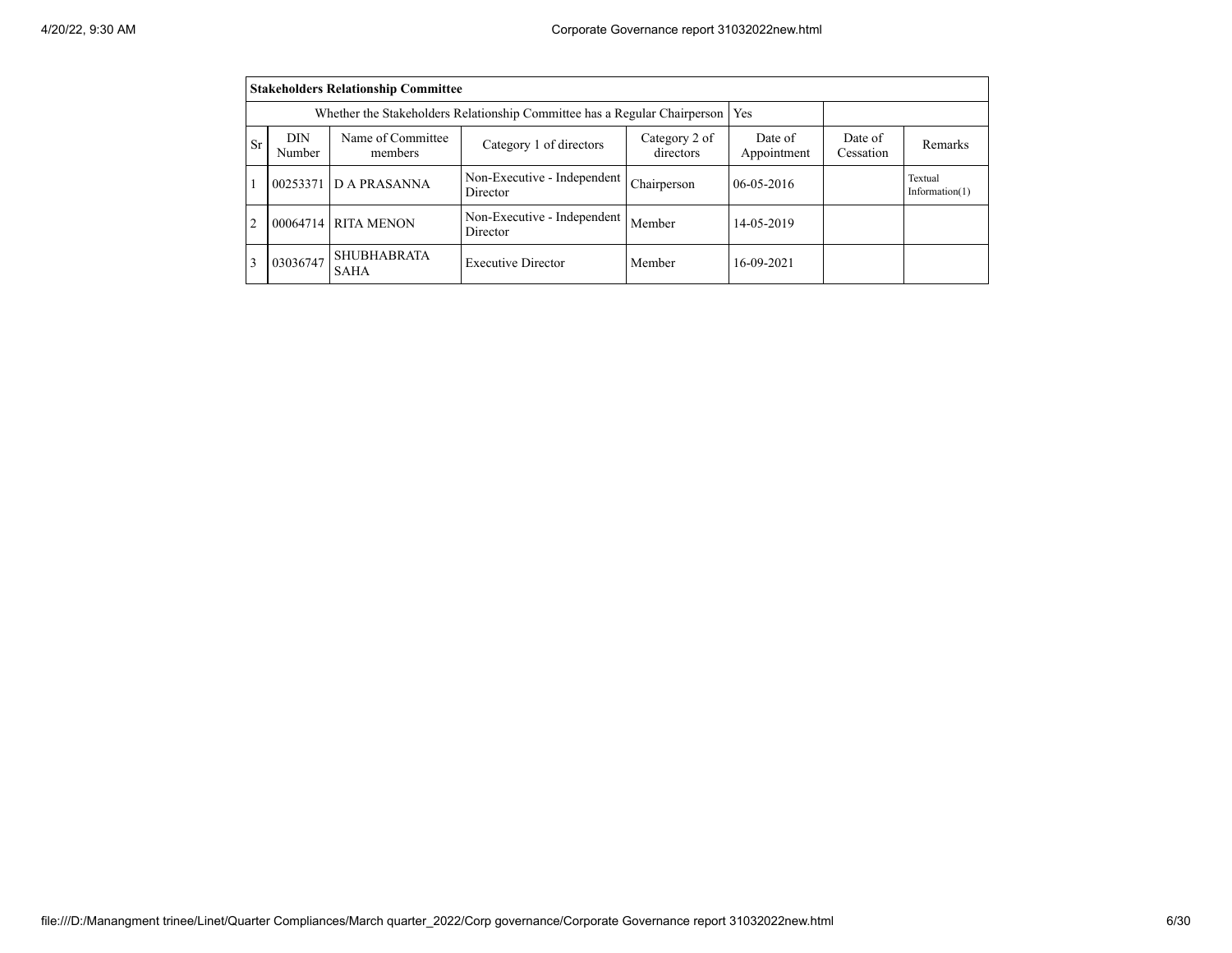|                        | <b>Sr Text Block</b>                                                                                                           |
|------------------------|--------------------------------------------------------------------------------------------------------------------------------|
| Textual Information(1) | Mr. D.A.Prasanna was appointed as a member of the committee on 06.05.2016 and designated as a<br>Chairperson w.e.f. 14.05.2019 |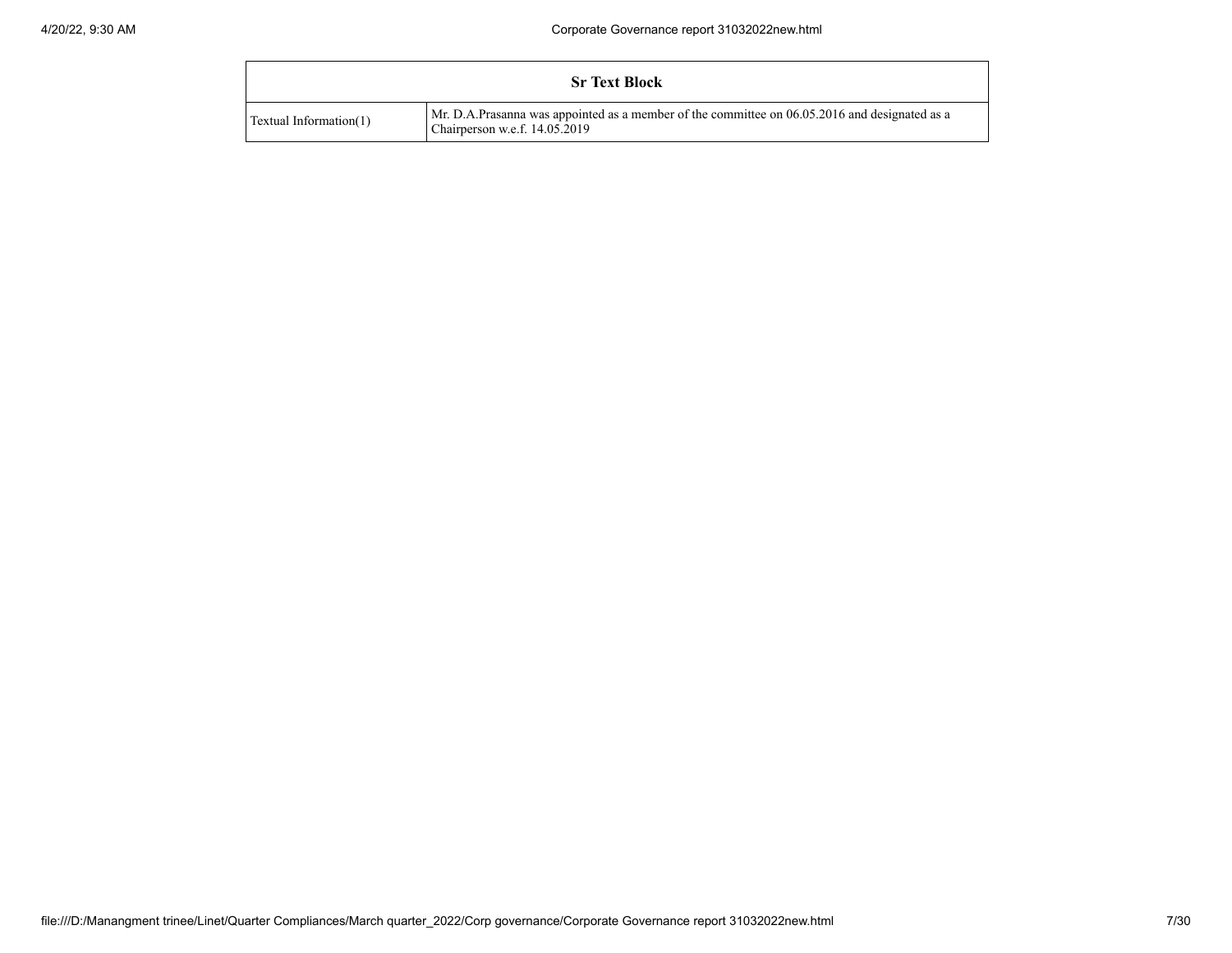|                | <b>Risk Management Committee</b> |                                   |                                                                 |                      |              |  |  |  |  |  |  |  |
|----------------|----------------------------------|-----------------------------------|-----------------------------------------------------------------|----------------------|--------------|--|--|--|--|--|--|--|
|                |                                  |                                   | Whether the Risk Management Committee has a Regular Chairperson | <b>Yes</b>           |              |  |  |  |  |  |  |  |
| <b>Sr</b>      | <b>DIN</b><br>Number             | Name of Committee<br>members      | Date of<br>Appointment                                          | Date of<br>Cessation | Remarks      |  |  |  |  |  |  |  |
|                | 03036747                         | <b>SHUBHABRATA</b><br><b>SAHA</b> | <b>Executive Director</b>                                       | Chairperson          | $01-01-2022$ |  |  |  |  |  |  |  |
| $\overline{2}$ | 00253371                         | D A PRASANNA                      | Non-Executive - Independent<br>Director                         | Member               | 22-03-2017   |  |  |  |  |  |  |  |
| 3              | 99999999                         | T M<br><b>MURALIDHARAN</b>        | <b>CHIEF FINANCIAL</b><br><b>OFFICER</b>                        | Member               | 22-03-2017   |  |  |  |  |  |  |  |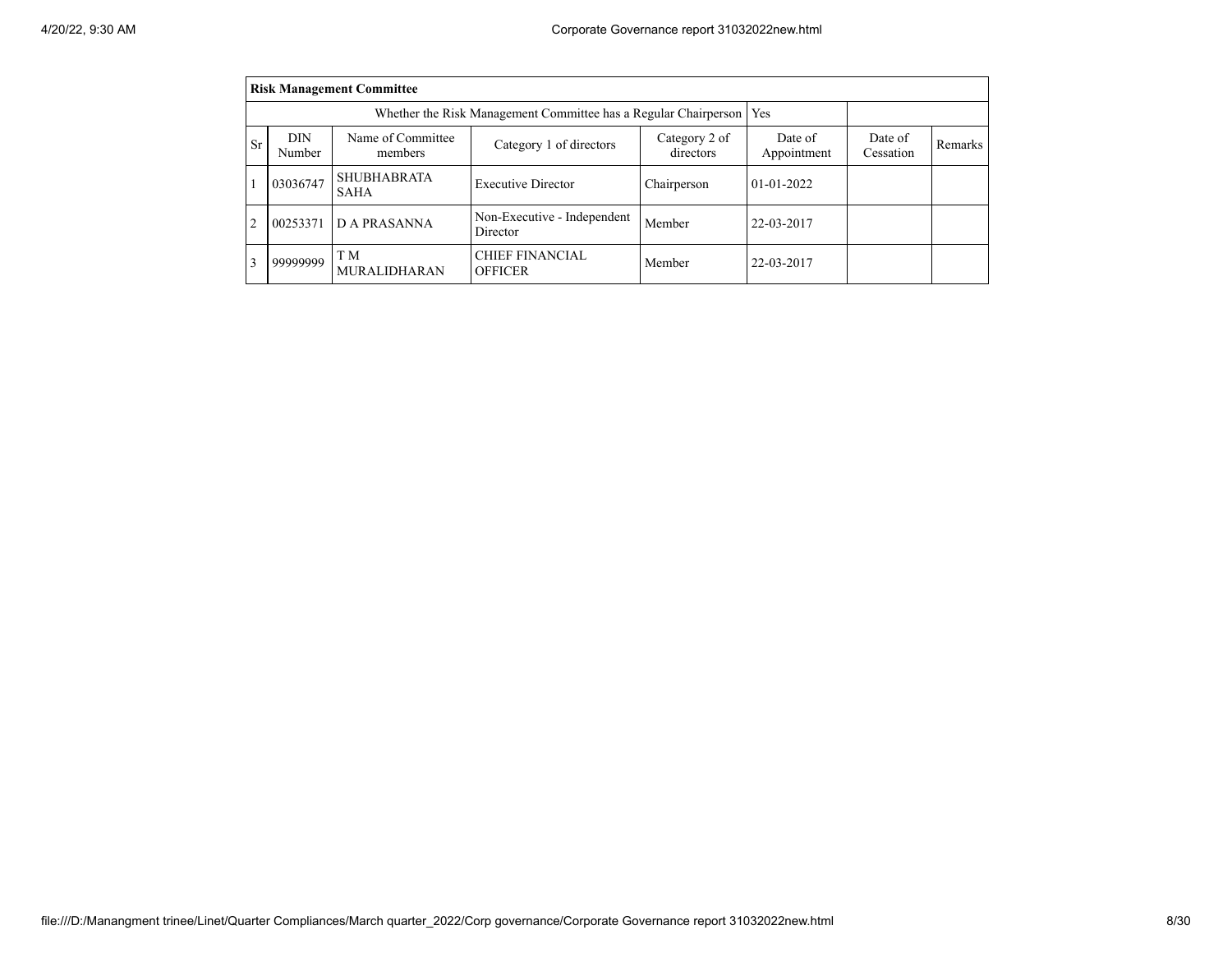|                | <b>Corporate Social Responsibility Committee</b>                                                                                                                    |                                                                                 |                                         |              |            |  |                              |  |  |  |  |  |
|----------------|---------------------------------------------------------------------------------------------------------------------------------------------------------------------|---------------------------------------------------------------------------------|-----------------------------------------|--------------|------------|--|------------------------------|--|--|--|--|--|
|                |                                                                                                                                                                     | Whether the Corporate Social Responsibility Committee has a Regular Chairperson | Yes                                     |              |            |  |                              |  |  |  |  |  |
| <b>Sr</b>      | Name of Committee<br>DIN<br>Category 2 of<br>Date of<br>Date of<br>Category 1 of directors<br>Remarks<br>directors<br>Appointment<br>Cessation<br>Number<br>members |                                                                                 |                                         |              |            |  |                              |  |  |  |  |  |
|                |                                                                                                                                                                     | 00064714 RITA MENON                                                             | Non-Executive - Independent<br>Director | Chairperson  | 29-07-2017 |  | Textual<br>Information $(1)$ |  |  |  |  |  |
| $\overline{2}$ | 00253371                                                                                                                                                            | <b>DA PRASANNA</b>                                                              | Non-Executive - Independent<br>Member   | $06-05-2016$ |            |  |                              |  |  |  |  |  |
| 3              | 03036747                                                                                                                                                            | <b>SHUBHABRATA</b><br>SAHA                                                      | Member                                  | 16-09-2021   |            |  |                              |  |  |  |  |  |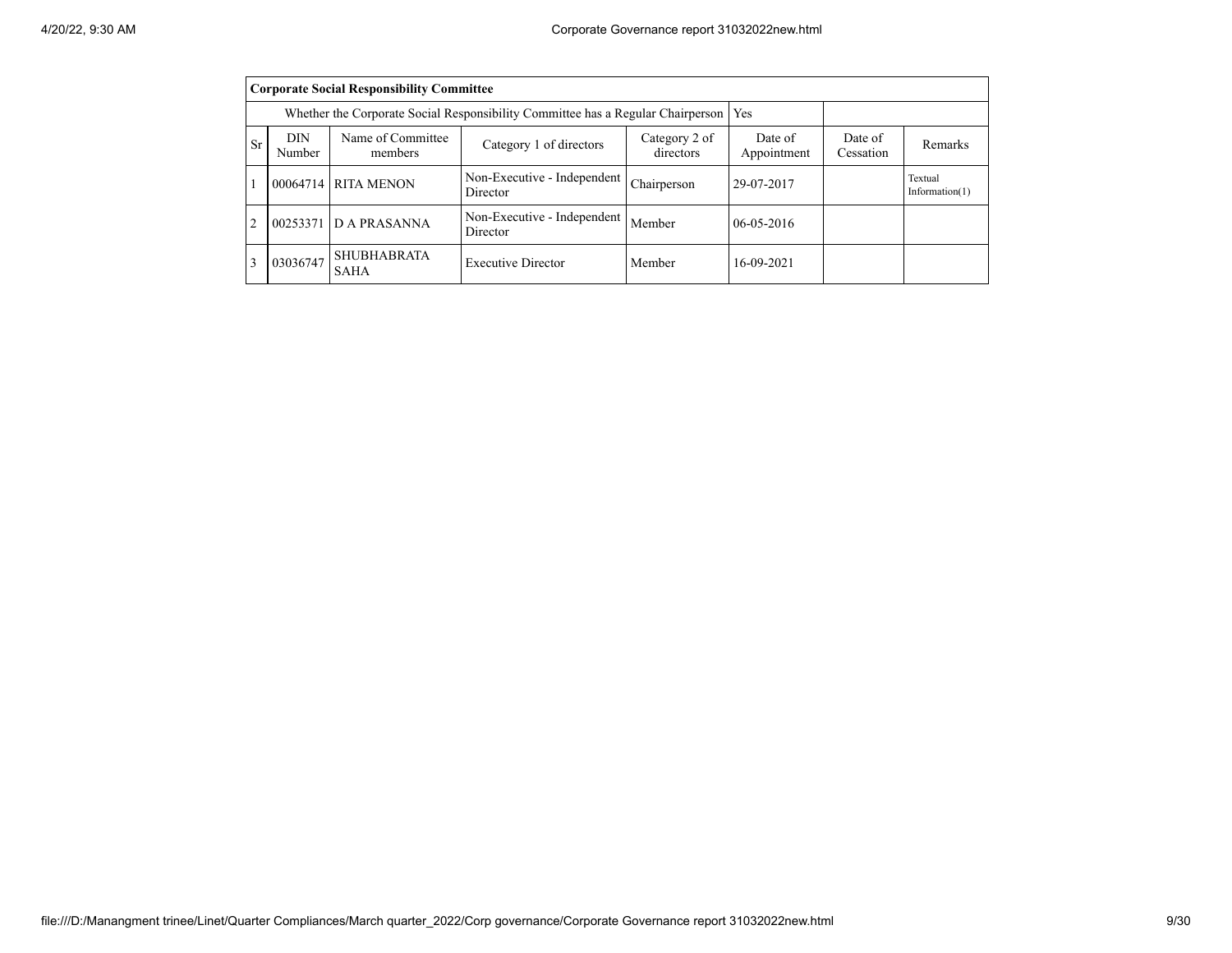|                        | <b>Sr Text Block</b>                                                                                                          |
|------------------------|-------------------------------------------------------------------------------------------------------------------------------|
| Textual Information(1) | Mrs. Rita Menon was appointed as a member of the committee on 29.07.2017 and designated as a<br>Chairperson w.e.f. 14.05.2019 |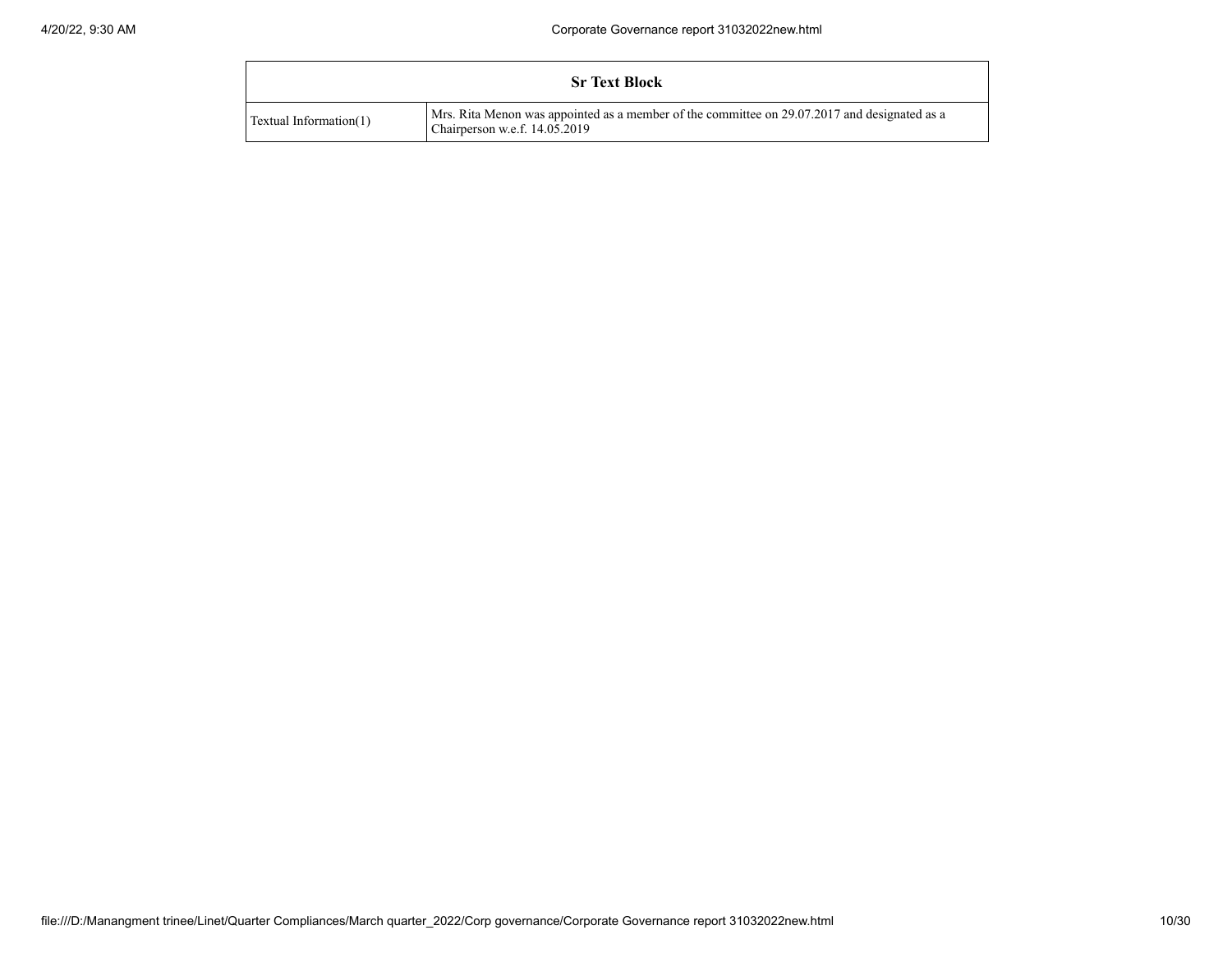| <b>Other Committee</b> |                                                                                                                                     |  |  |
|------------------------|-------------------------------------------------------------------------------------------------------------------------------------|--|--|
|                        | Sr   DIN Number   Name of Committee members   Name of other committee   Category 1 of directors   Category 2 of directors   Remarks |  |  |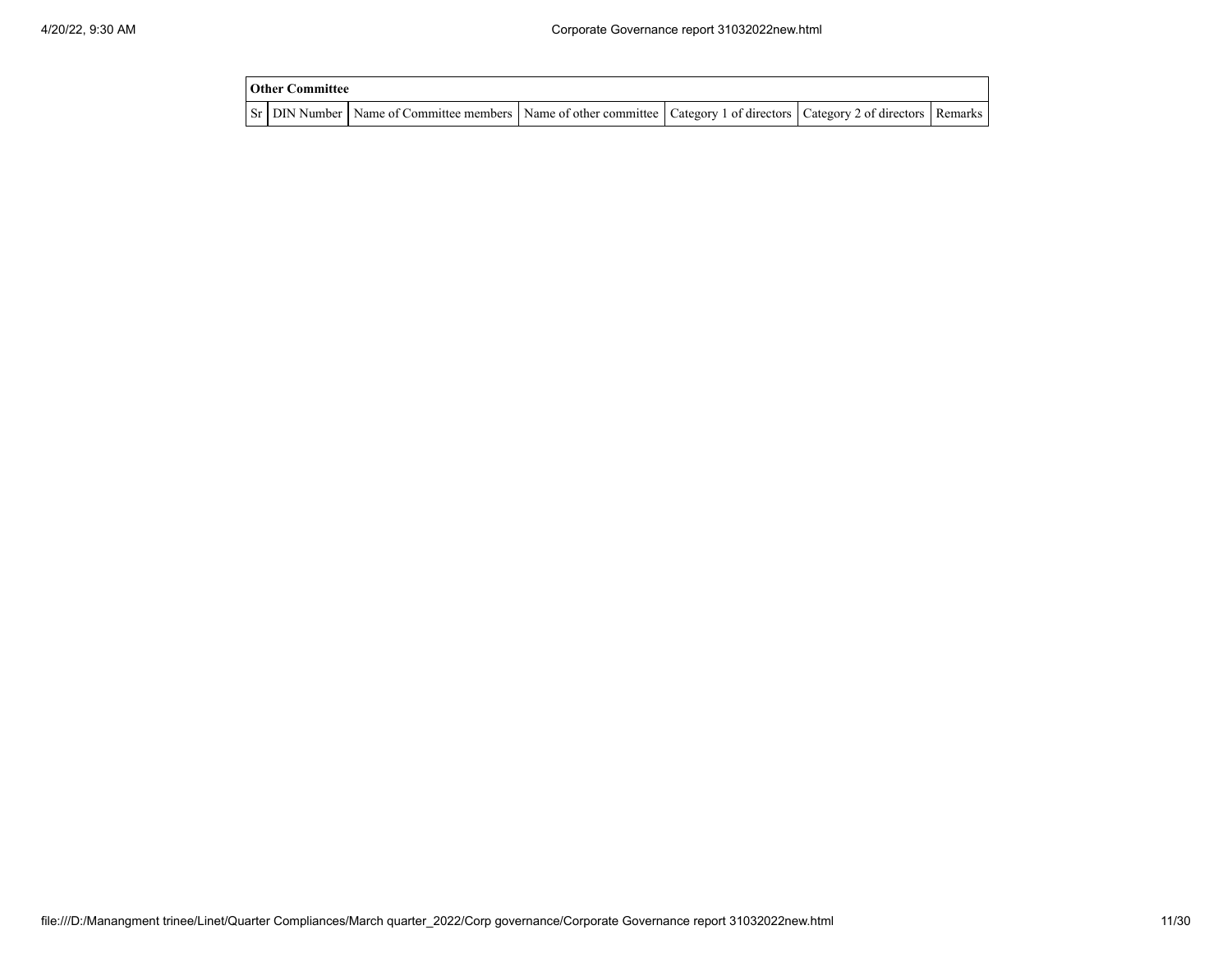|                |                                                                     |                                                               |                                                                      | <b>Annexure 1</b>                     |                                                     |                                                                                                  |                                                                        |  |  |  |  |  |
|----------------|---------------------------------------------------------------------|---------------------------------------------------------------|----------------------------------------------------------------------|---------------------------------------|-----------------------------------------------------|--------------------------------------------------------------------------------------------------|------------------------------------------------------------------------|--|--|--|--|--|
|                | <b>Annexure 1</b>                                                   |                                                               |                                                                      |                                       |                                                     |                                                                                                  |                                                                        |  |  |  |  |  |
|                | <b>III. Meeting of Board of Directors</b>                           |                                                               |                                                                      |                                       |                                                     |                                                                                                  |                                                                        |  |  |  |  |  |
|                | Disclosure of notes on meeting of<br>board of directors explanatory |                                                               |                                                                      |                                       |                                                     |                                                                                                  |                                                                        |  |  |  |  |  |
| <b>Sr</b>      | Date(s) of<br>meeting (if any)<br>in the previous<br>quarter        | $Date(s)$ of<br>meeting (if any)<br>in the current<br>quarter | Maximum gap<br>between any two<br>consecutive (in<br>number of days) | Notes for<br>not<br>providing<br>Date | Whether<br>requirement of<br>Ouorum met<br>(Yes/No) | Number of Directors<br>present <sup>*</sup> (All directors<br>including Independent<br>Director) | No. of<br>Independent<br><b>Directors</b><br>attending the<br>meeting* |  |  |  |  |  |
|                | 09-11-2021                                                          |                                                               |                                                                      |                                       | Yes                                                 | h                                                                                                | 3                                                                      |  |  |  |  |  |
| $\overline{2}$ |                                                                     | $01-02-2022$                                                  | 83                                                                   |                                       | Yes                                                 | <sub>(</sub>                                                                                     |                                                                        |  |  |  |  |  |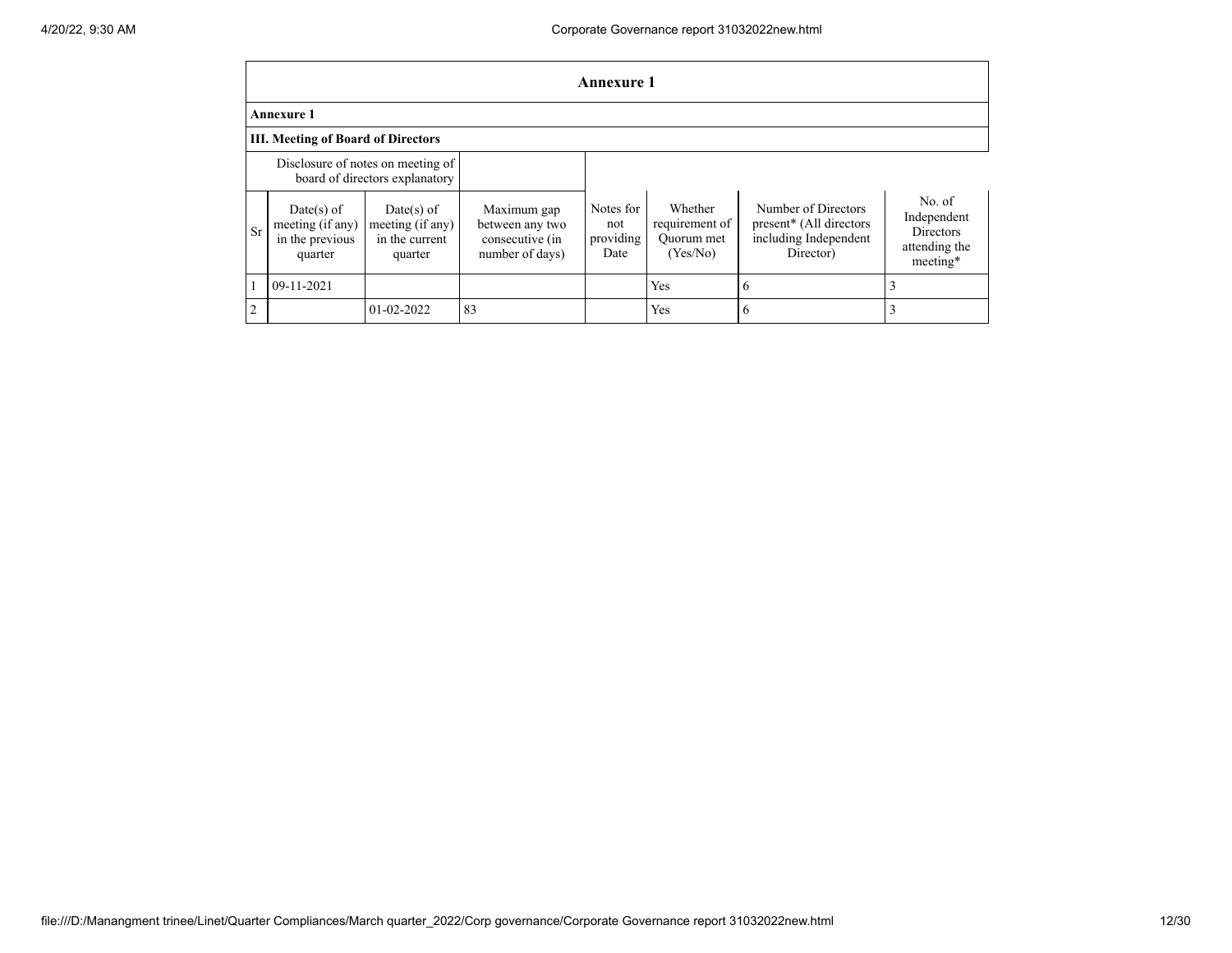|                | <b>Annexure 1</b>                                                                                                                                                                                                                                                                                                                              |            |                                                          |  |  |                                                                                            |                                                                           |   |  |  |
|----------------|------------------------------------------------------------------------------------------------------------------------------------------------------------------------------------------------------------------------------------------------------------------------------------------------------------------------------------------------|------------|----------------------------------------------------------|--|--|--------------------------------------------------------------------------------------------|---------------------------------------------------------------------------|---|--|--|
|                | <b>IV. Meeting of Committees</b>                                                                                                                                                                                                                                                                                                               |            |                                                          |  |  |                                                                                            |                                                                           |   |  |  |
|                |                                                                                                                                                                                                                                                                                                                                                |            | Disclosure of notes on meeting of committees explanatory |  |  |                                                                                            | Textual<br>Information $(1)$                                              |   |  |  |
| <b>Sr</b>      | Whether<br>Reson for<br>$Date(s)$ of meeting (Enter<br>Maximum gap<br>Name of<br>requirement<br>dates of Previous quarter<br>Name of<br>between any two<br>not<br>of Ouorum<br>other<br>providing<br>and Current quarter in<br>Committee<br>consecutive (in<br>committee<br>met<br>chronological order)<br>number of days)<br>date<br>(Yes/No) |            |                                                          |  |  | Number of<br>Directors present*<br>(All directors<br>including<br>Independent<br>Director) | No. of<br>Independent<br><b>Directors</b><br>attending<br>the<br>meeting* |   |  |  |
| $\mathbf{1}$   | Audit<br>Committee                                                                                                                                                                                                                                                                                                                             | 09-11-2021 |                                                          |  |  | Yes                                                                                        | 3                                                                         | 3 |  |  |
| $\overline{2}$ | Audit<br>Committee                                                                                                                                                                                                                                                                                                                             | 27-01-2022 | 78                                                       |  |  | Yes                                                                                        | 3                                                                         | 3 |  |  |
| 3              | Audit<br>Committee                                                                                                                                                                                                                                                                                                                             | 01-02-2022 | 4                                                        |  |  | Yes                                                                                        | $\overline{3}$                                                            | 3 |  |  |
| 4              | Risk<br>Management<br>Committee                                                                                                                                                                                                                                                                                                                | 27-01-2022 |                                                          |  |  | Yes                                                                                        | $\overline{2}$                                                            |   |  |  |
| 5              | <b>Stakeholders</b><br>Relationship<br>Committee                                                                                                                                                                                                                                                                                               | 01-02-2022 |                                                          |  |  | Yes                                                                                        | 3                                                                         | 2 |  |  |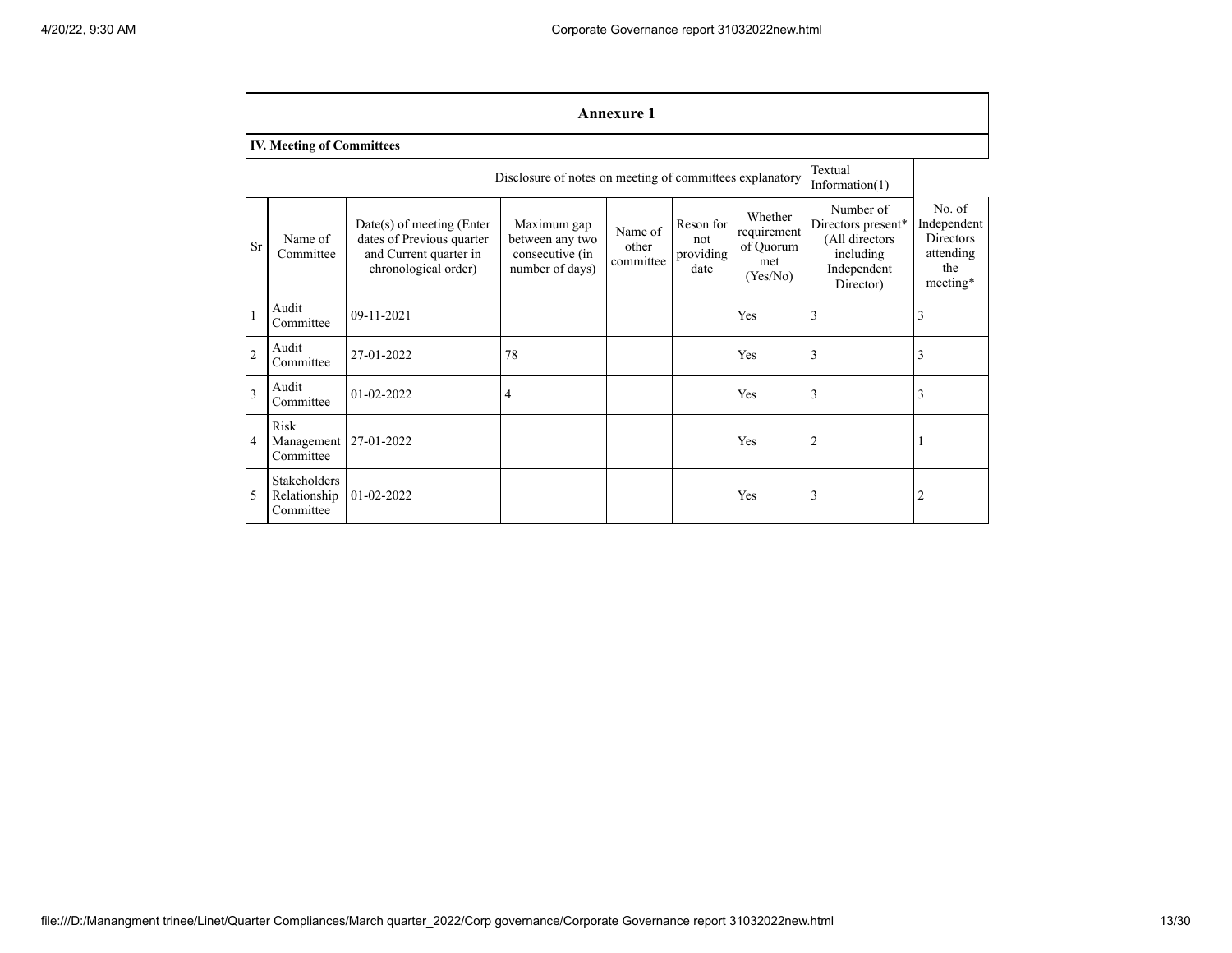|                        | <b>Text Block</b>                                                                                                                                                                                                                                                                 |
|------------------------|-----------------------------------------------------------------------------------------------------------------------------------------------------------------------------------------------------------------------------------------------------------------------------------|
| Textual Information(1) | Note on meeting of Risk Management Committee:<br>Date of meeting held in the current quarter: 27-01-2022<br>Number of Members present including non board member (All directors including Independent<br>Director): 3<br>Number of Independent Directors attending the meeting: 1 |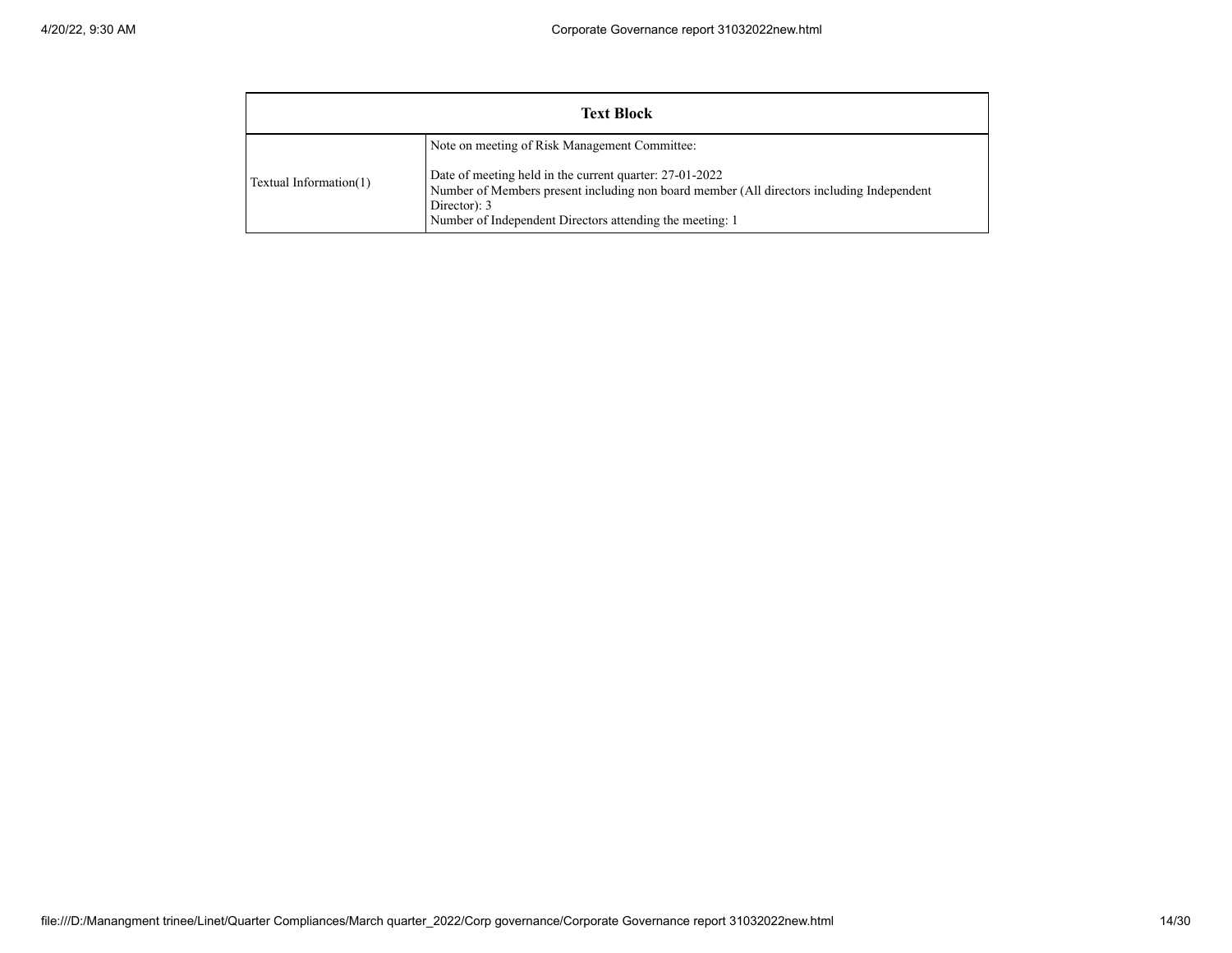|                | Annexure 1                                                                                                        |     |  |  |  |  |  |
|----------------|-------------------------------------------------------------------------------------------------------------------|-----|--|--|--|--|--|
|                | V. Related Party Transactions                                                                                     |     |  |  |  |  |  |
| <b>Sr</b>      | If status is "No" details of non-<br>Compliance status<br>Subject<br>(Yes/No/NA)<br>compliance may be given here. |     |  |  |  |  |  |
|                | Whether prior approval of audit committee obtained                                                                | Yes |  |  |  |  |  |
| $\overline{2}$ | Whether shareholder approval obtained for material RPT                                                            | NA  |  |  |  |  |  |
| 3              | Whether details of RPT entered into pursuant to omnibus approval<br>have been reviewed by Audit Committee         | Yes |  |  |  |  |  |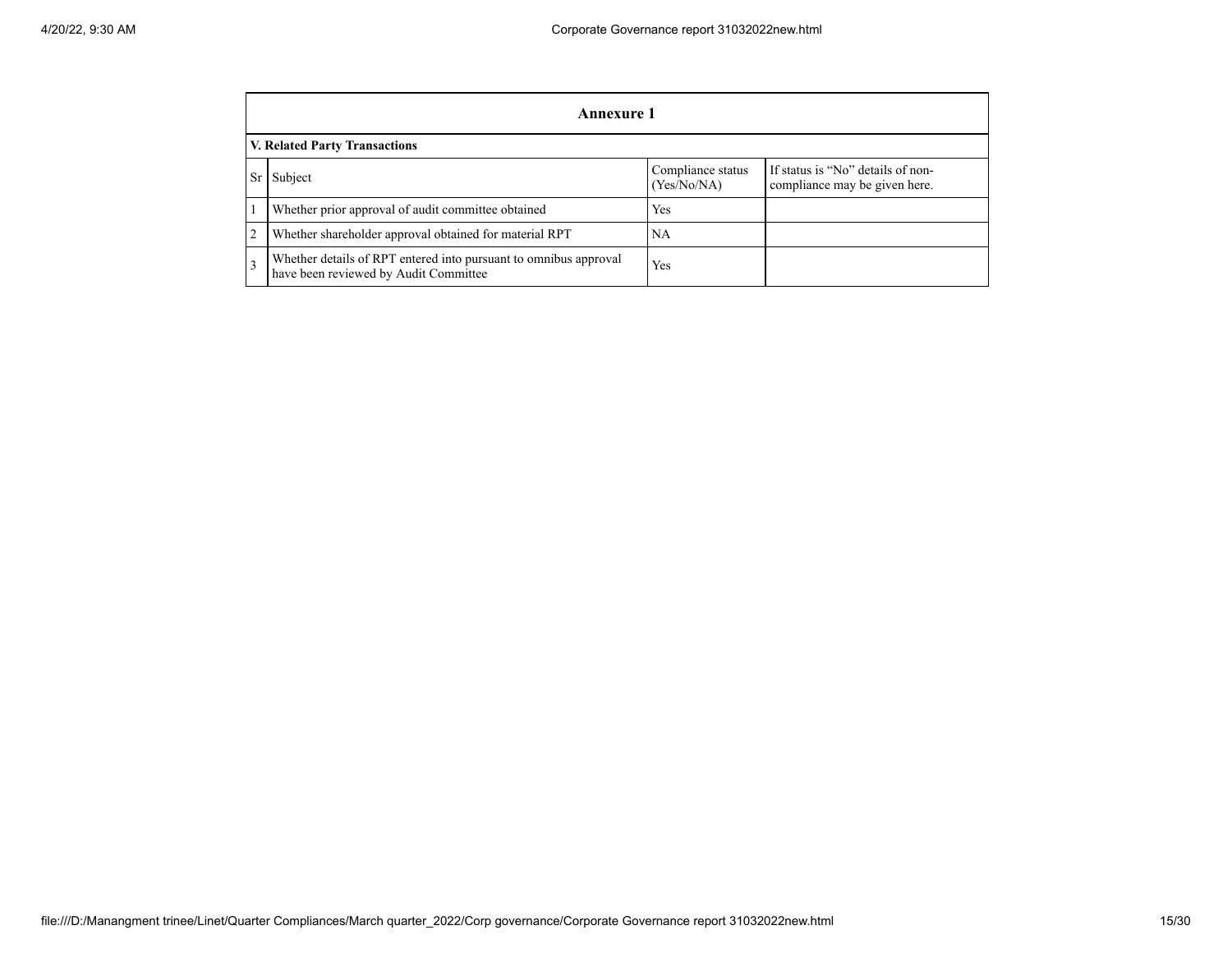|                | <b>Annexure 1</b>                                                                                                                                                                                               |                               |  |  |  |  |  |
|----------------|-----------------------------------------------------------------------------------------------------------------------------------------------------------------------------------------------------------------|-------------------------------|--|--|--|--|--|
|                | <b>VI.</b> Affirmations                                                                                                                                                                                         |                               |  |  |  |  |  |
| Sr             | Subject                                                                                                                                                                                                         | Compliance<br>status (Yes/No) |  |  |  |  |  |
|                | The composition of Board of Directors is in terms of SEBI (Listing obligations and disclosure requirements)<br>Regulations, 2015                                                                                | Yes                           |  |  |  |  |  |
| $\overline{2}$ | The composition of the following committees is in terms of SEBI(Listing obligations and disclosure requirements)<br>Regulations, 2015 a. Audit Committee                                                        | Yes                           |  |  |  |  |  |
| $\mathbf{3}$   | The composition of the following committees is in terms of SEBI(Listing obligations and disclosure requirements)<br>Regulations, 2015. b. Nomination & remuneration committee                                   | Yes                           |  |  |  |  |  |
| 4              | The composition of the following committees is in terms of SEBI(Listing obligations and disclosure requirements)<br>Regulations, 2015. c. Stakeholders relationship committee                                   | Yes                           |  |  |  |  |  |
| 5              | The composition of the following committees is in terms of SEBI(Listing obligations and disclosure requirements)<br>Regulations, 2015. d. Risk management committee (applicable to the top 500 listed entities) | Yes                           |  |  |  |  |  |
| 6              | The committee members have been made aware of their powers, role and responsibilities as specified in SEBI<br>(Listing obligations and disclosure requirements) Regulations, 2015.                              | Yes                           |  |  |  |  |  |
| $\overline{7}$ | The meetings of the board of directors and the above committees have been conducted in the manner as specified in<br>SEBI (Listing obligations and disclosure requirements) Regulations, 2015.                  | Yes                           |  |  |  |  |  |
| 8              | This report and/or the report submitted in the previous quarter has been placed before Board of Directors.                                                                                                      | Yes                           |  |  |  |  |  |
| 9              | Any comments/observations/advice of Board of Directors may be mentioned here:                                                                                                                                   | Textual<br>Information $(1)$  |  |  |  |  |  |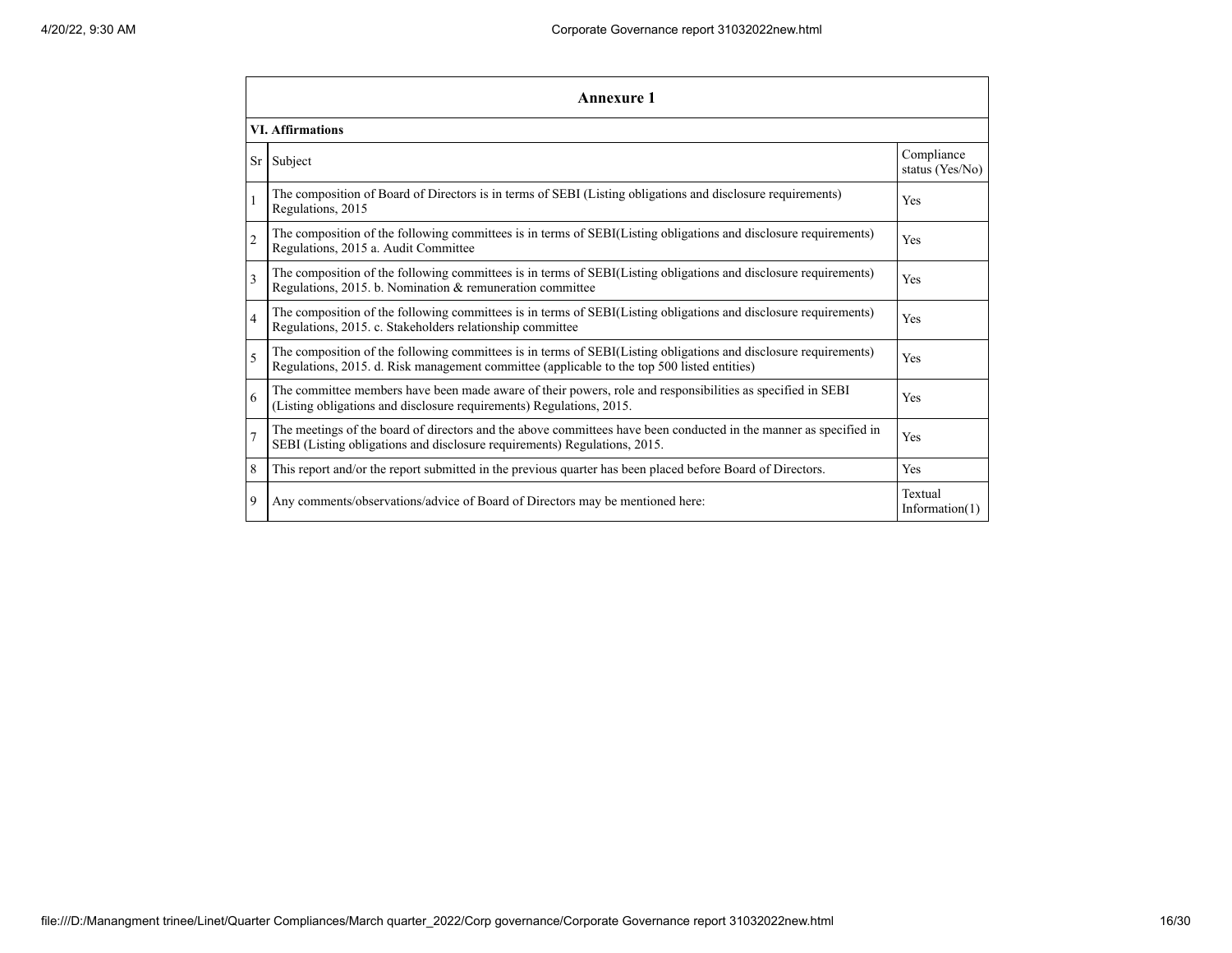|           | <b>Annexure 1</b>                            |                                          |  |  |  |  |  |
|-----------|----------------------------------------------|------------------------------------------|--|--|--|--|--|
| <b>Sr</b> | Subject<br>Compliance status                 |                                          |  |  |  |  |  |
|           | Name of signatory<br>Vijayamahantesh Khannur |                                          |  |  |  |  |  |
|           | Designation                                  | Company Secretary and Compliance Officer |  |  |  |  |  |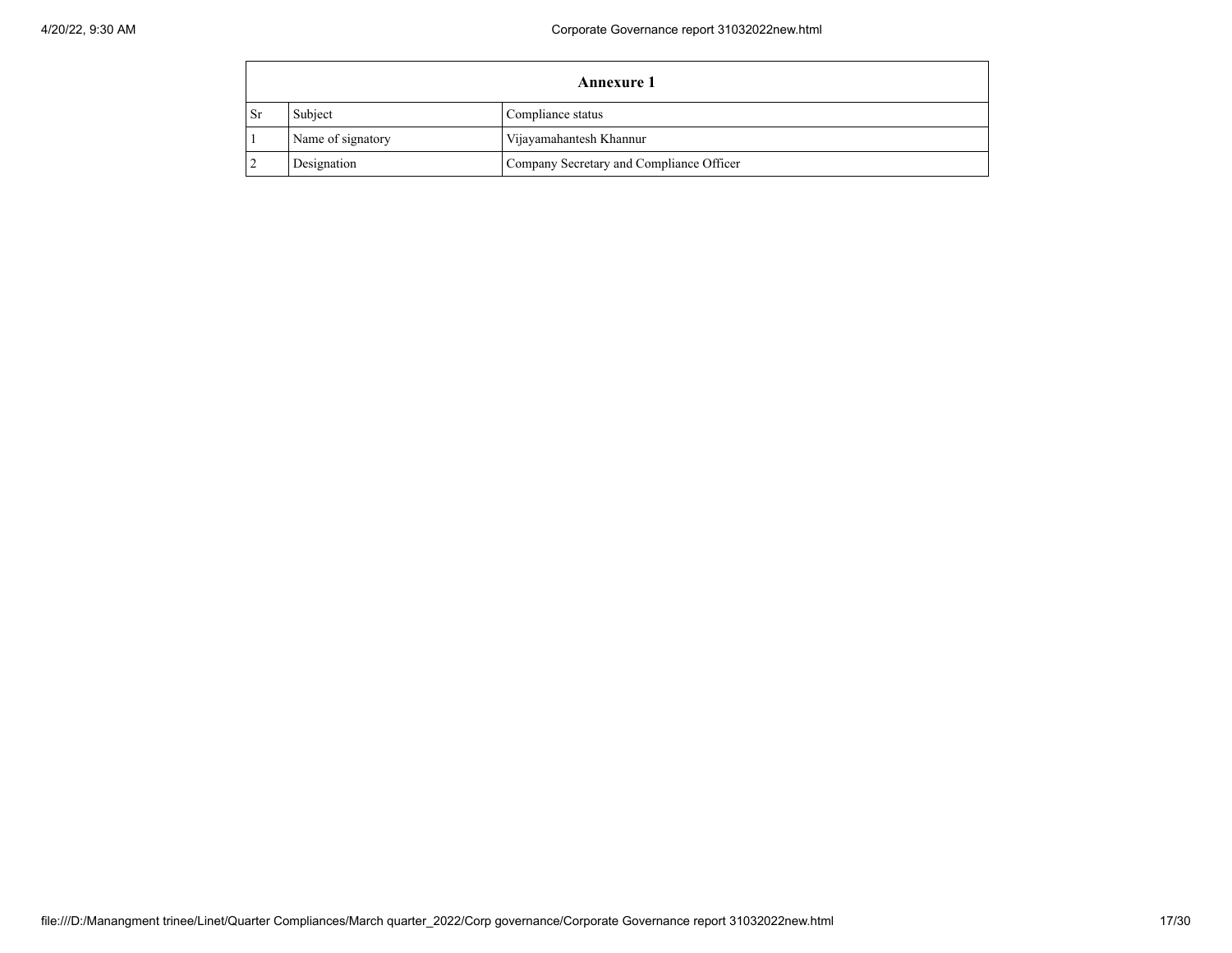| <b>Text Block</b>      |                                                                                                                                                                                           |  |  |  |  |  |  |  |
|------------------------|-------------------------------------------------------------------------------------------------------------------------------------------------------------------------------------------|--|--|--|--|--|--|--|
|                        | Note for Sl. No. 5.d                                                                                                                                                                      |  |  |  |  |  |  |  |
| Textual Information(1) | Our Company is in top 1000 companies list as per market capitalisation as on 31.03.2021. Hence, Risk<br>Management Committee is applicable to the Company as per the Regulation $21(5)$ . |  |  |  |  |  |  |  |
|                        | In XBRL excel utility file of Corporate Governance in Annexure 1- Affirmations point 5.d, Its<br>mentioned as Risk Management Committee is applicable to top 500 listed entities.         |  |  |  |  |  |  |  |
|                        | As our Company fall under Top 1000 and Risk Management Committee is applicable, we have selected<br><b>YES</b>                                                                            |  |  |  |  |  |  |  |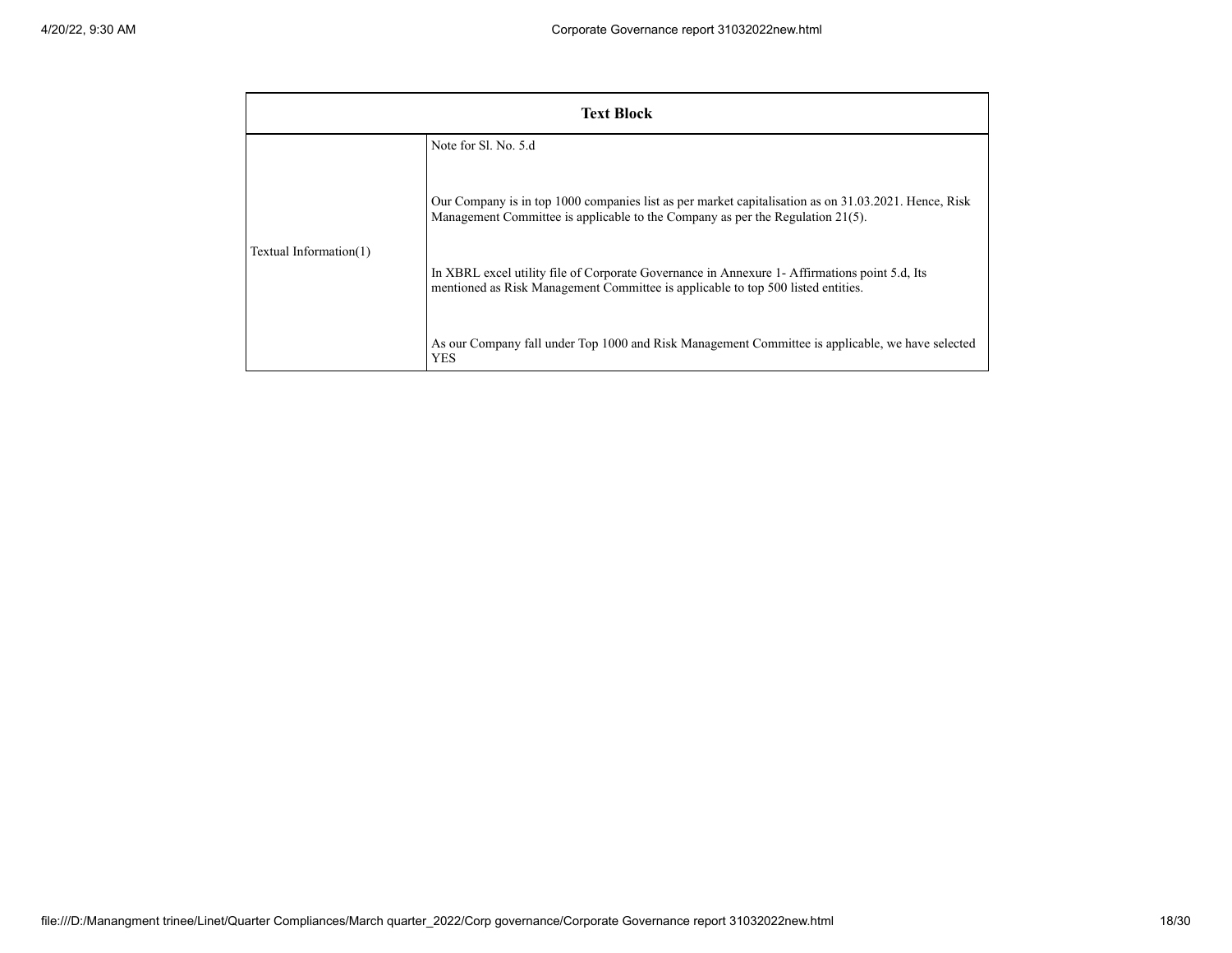|                | <b>Annexure II</b>                                                         |                                  |                                                                                                                 |                            |  |  |  |  |  |
|----------------|----------------------------------------------------------------------------|----------------------------------|-----------------------------------------------------------------------------------------------------------------|----------------------------|--|--|--|--|--|
|                |                                                                            |                                  | Annexure II to be submitted by listed entity at the end of the financial year (for the whole of financial year) |                            |  |  |  |  |  |
|                | I. Disclosure on website in terms of Listing Regulations                   |                                  |                                                                                                                 |                            |  |  |  |  |  |
| Sr             | Item                                                                       | Compliance status<br>(Yes/No/NA) | If status is "No" details of non-<br>compliance may be given here.                                              | Web address                |  |  |  |  |  |
| 1              | Details of business                                                        | Yes                              |                                                                                                                 | www.mangalorechemicals.com |  |  |  |  |  |
| $\overline{c}$ | Terms and conditions of appointment of<br>independent directors            | Yes                              |                                                                                                                 | www.mangalorechemicals.com |  |  |  |  |  |
| 3              | Composition of various committees of<br>board of directors                 | Yes                              |                                                                                                                 | www.mangalorechemicals.com |  |  |  |  |  |
| $\overline{4}$ | Code of conduct of board of directors and<br>senior management personnel   | Yes                              |                                                                                                                 | www.mangalorechemicals.com |  |  |  |  |  |
| $\overline{5}$ | Details of establishment of vigil<br>mechanism/ Whistle Blower policy      | Yes                              |                                                                                                                 | www.mangalorechemicals.com |  |  |  |  |  |
| 6              | Criteria of making payments to non-<br>executive directors                 | Yes                              |                                                                                                                 | www.mangalorechemicals.com |  |  |  |  |  |
|                | Policy on dealing with related party<br>transactions                       | Yes                              |                                                                                                                 | www.mangalorechemicals.com |  |  |  |  |  |
| 8              | Policy for determining 'material'<br>subsidiaries                          | NA                               |                                                                                                                 |                            |  |  |  |  |  |
| $\mathbf Q$    | Details of familiarization programmes<br>imparted to independent directors | Yes                              |                                                                                                                 | www.mangalorechemicals.com |  |  |  |  |  |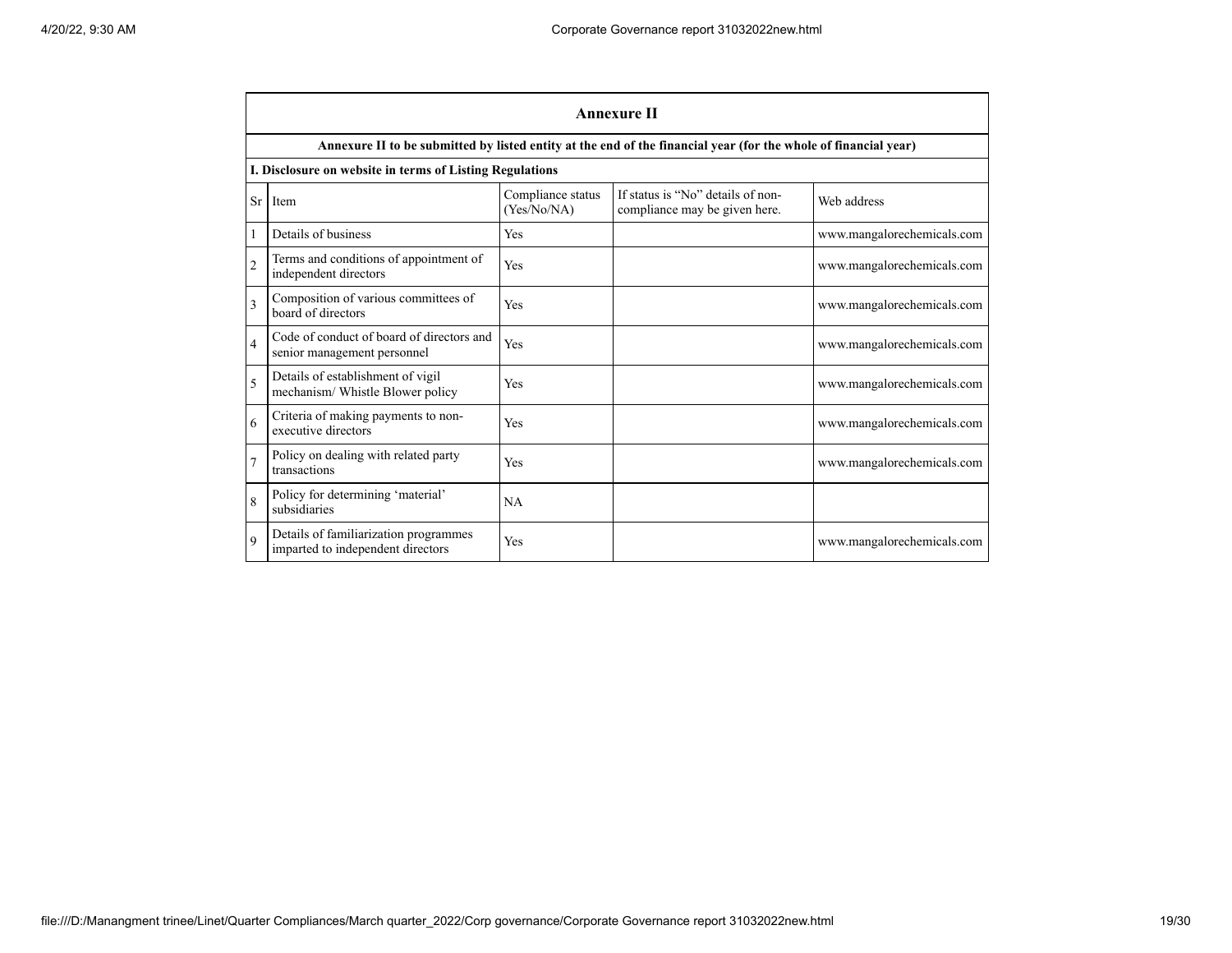|    | <b>Annexure II</b>                                                                                                                                                                              |                                     |                                                                          |                            |  |  |  |  |
|----|-------------------------------------------------------------------------------------------------------------------------------------------------------------------------------------------------|-------------------------------------|--------------------------------------------------------------------------|----------------------------|--|--|--|--|
|    | Annexure II to be submitted by listed entity at the end of the financial year (for the whole of financial year)                                                                                 |                                     |                                                                          |                            |  |  |  |  |
|    | I. Disclosure on website in terms of Listing Regulations                                                                                                                                        |                                     |                                                                          |                            |  |  |  |  |
| Sr | Item                                                                                                                                                                                            | Compliance<br>status<br>(Yes/No/NA) | If status is "No"<br>details of non-<br>compliance may be<br>given here. | Web address                |  |  |  |  |
| 10 | Contact information of the designated officials of the listed<br>entity who are responsible for assisting and handling investor<br>grievances                                                   | Yes                                 |                                                                          | www.mangalorechemicals.com |  |  |  |  |
| 11 | email address for grievance redressal and other relevant<br>details                                                                                                                             | Yes                                 |                                                                          | www.mangalorechemicals.com |  |  |  |  |
| 12 | Financial results                                                                                                                                                                               | Yes                                 |                                                                          | www.mangalorechemicals.com |  |  |  |  |
| 13 | Shareholding pattern                                                                                                                                                                            | <b>Yes</b>                          |                                                                          | www.mangalorechemicals.com |  |  |  |  |
| 14 | Details of agreements entered into with the media companies<br>and/or their associates                                                                                                          | NA                                  |                                                                          |                            |  |  |  |  |
| 15 | Schedule of analyst or institutional investor meet and<br>presentations made by the listed entity to analysts or<br>institutional investors simultaneously with submission to<br>stock exchange | Yes                                 |                                                                          | www.mangalorechemicals.com |  |  |  |  |
| 16 | New name and the old name of the listed entity                                                                                                                                                  | NA                                  |                                                                          |                            |  |  |  |  |
| 17 | Advertisements as per regulation 47 (1)                                                                                                                                                         | Yes                                 |                                                                          | www.mangalorechemicals.com |  |  |  |  |
| 18 | Credit rating or revision in credit rating obtained                                                                                                                                             | Yes                                 |                                                                          | www.mangalorechemicals.com |  |  |  |  |
| 19 | Separate audited financial statements of each subsidiary of the<br>listed entity in respect of a relevant financial year                                                                        | NA                                  |                                                                          |                            |  |  |  |  |
| 20 | Whether company has provided information under separate<br>section on its website as per Regulation $46(2)$                                                                                     | Yes                                 |                                                                          | www.mangalorechemicals.com |  |  |  |  |
| 21 | Materiality Policy as per Regulation 30                                                                                                                                                         | Yes                                 |                                                                          | www.mangalorechemicals.com |  |  |  |  |
| 22 | Dividend Distribution policy as per Regulation 43A (as<br>applicable)                                                                                                                           | Yes                                 |                                                                          | www.mangalorechemicals.com |  |  |  |  |
| 23 | It is certified that these contents on the website of the listed<br>entity are correct                                                                                                          | Yes                                 |                                                                          | www.mangalorechemicals.com |  |  |  |  |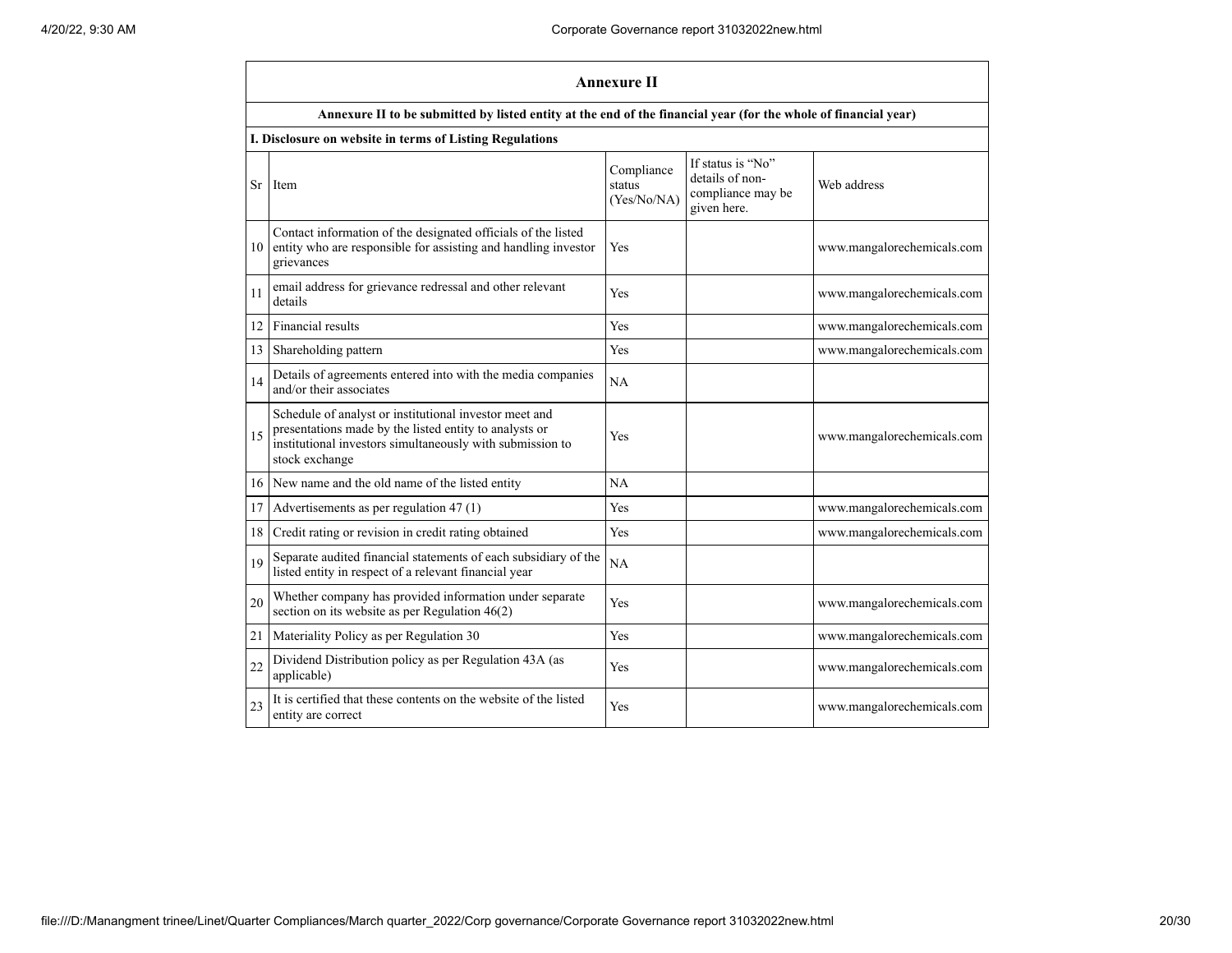|                | <b>Annexure II</b>                                                                                                   |                                   |                                     |                                                                    |  |  |  |  |
|----------------|----------------------------------------------------------------------------------------------------------------------|-----------------------------------|-------------------------------------|--------------------------------------------------------------------|--|--|--|--|
|                | <b>II. Annual Affirmations</b>                                                                                       |                                   |                                     |                                                                    |  |  |  |  |
| <b>Sr</b>      | Particulars                                                                                                          | Regulation<br>Number              | Compliance<br>status<br>(Yes/No/NA) | If status is "No" details of non-<br>compliance may be given here. |  |  |  |  |
| $\mathbf{1}$   | Independent director(s) have been appointed in terms of<br>specified criteria of 'independence' and/or 'eligibility' | $16(1)(b)$ &<br>25(6)             | Yes                                 |                                                                    |  |  |  |  |
| $\overline{2}$ | Board composition                                                                                                    | $17(1)$ ,<br>$17(1A)$ &<br>17(1B) | Yes                                 |                                                                    |  |  |  |  |
| 3              | Meeting of Board of directors                                                                                        | 17(2)                             | Yes                                 |                                                                    |  |  |  |  |
| 4              | Quorum of Board meeting                                                                                              | 17(2A)                            | Yes                                 |                                                                    |  |  |  |  |
| 5              | Review of Compliance Reports                                                                                         | 17(3)                             | Yes                                 |                                                                    |  |  |  |  |
| 6              | Plans for orderly succession for appointments                                                                        | 17(4)                             | Yes                                 |                                                                    |  |  |  |  |
| $\tau$         | Code of Conduct                                                                                                      | 17(5)                             | Yes                                 |                                                                    |  |  |  |  |
| 8              | Fees/compensation                                                                                                    | 17(6)                             | Yes                                 |                                                                    |  |  |  |  |
| 9              | Minimum Information                                                                                                  | 17(7)                             | Yes                                 |                                                                    |  |  |  |  |
| 10             | Compliance Certificate                                                                                               | 17(8)                             | Yes                                 |                                                                    |  |  |  |  |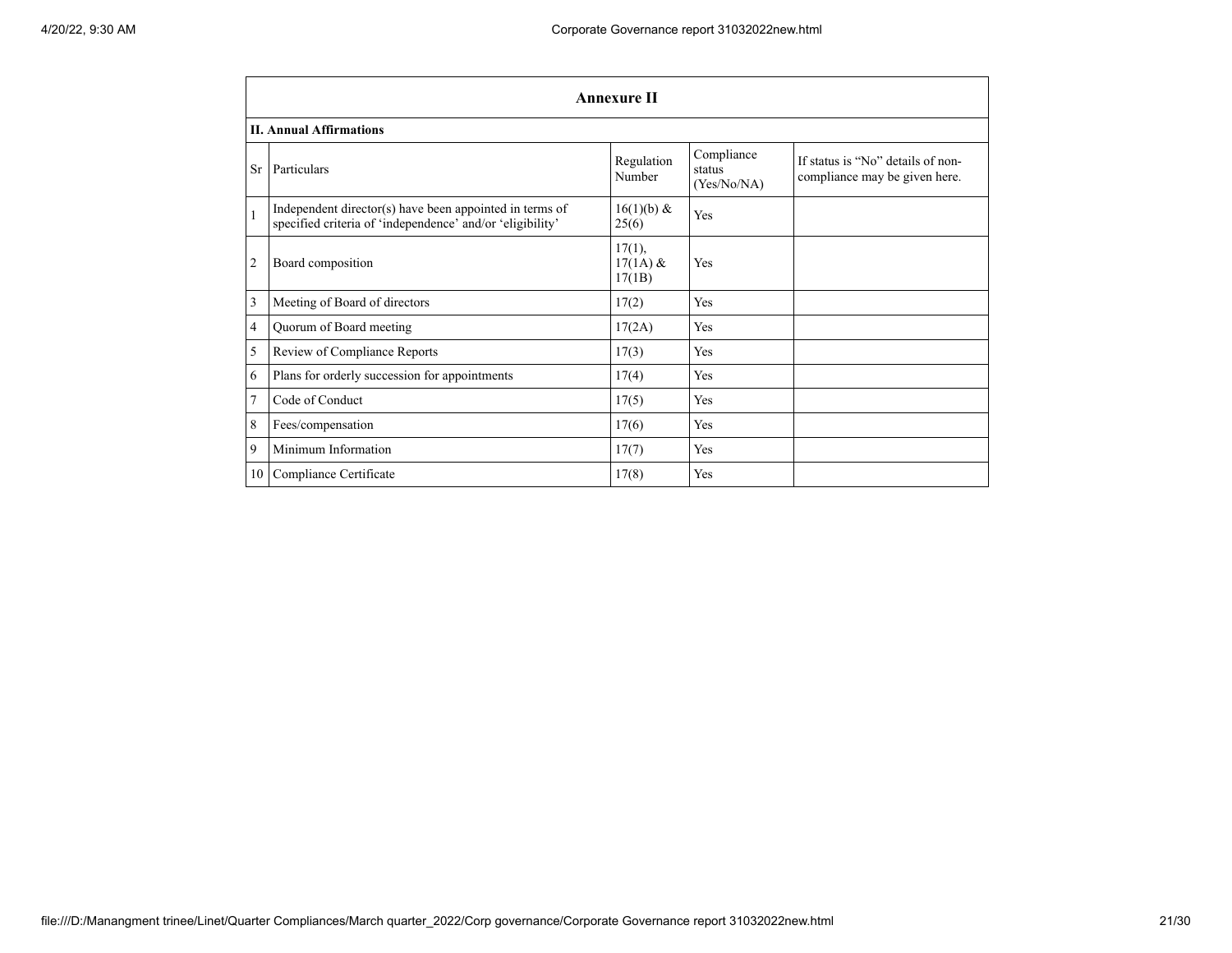|    | <b>Annexure II</b>                                         |                            |                                  |                                                                   |  |  |  |  |  |
|----|------------------------------------------------------------|----------------------------|----------------------------------|-------------------------------------------------------------------|--|--|--|--|--|
|    | <b>II. Annual Affirmations</b>                             |                            |                                  |                                                                   |  |  |  |  |  |
| Sr | Particulars                                                | Regulation<br>Number       | Compliance status<br>(Yes/No/NA) | If status is "No" details of non-compliance<br>may be given here. |  |  |  |  |  |
| 11 | Risk Assessment & Management                               | 17(9)                      | <b>Yes</b>                       |                                                                   |  |  |  |  |  |
| 12 | Performance Evaluation of Independent<br><b>Directors</b>  | 17(10)                     | Yes                              |                                                                   |  |  |  |  |  |
| 13 | Recommendation of Board                                    | 17(11)                     | Yes                              |                                                                   |  |  |  |  |  |
| 14 | Maximum number of Directorships                            | 17A                        | Yes                              |                                                                   |  |  |  |  |  |
| 15 | Composition of Audit Committee                             | 18(1)                      | Yes                              |                                                                   |  |  |  |  |  |
| 16 | Meeting of Audit Committee                                 | 18(2)                      | Yes                              |                                                                   |  |  |  |  |  |
| 17 | Composition of nomination & remuneration<br>committee      | 19(1) & (2)                | Yes                              |                                                                   |  |  |  |  |  |
| 18 | Quorum of Nomination and Remuneration<br>Committee meeting | 19(2A)                     | Yes                              |                                                                   |  |  |  |  |  |
| 19 | Meeting of Nomination and Remuneration<br>Committee        | 19(3A)                     | Yes                              |                                                                   |  |  |  |  |  |
| 20 | Composition of Stakeholder Relationship<br>Committee       | $20(1), 20(2)$ &<br>20(2A) | Yes                              |                                                                   |  |  |  |  |  |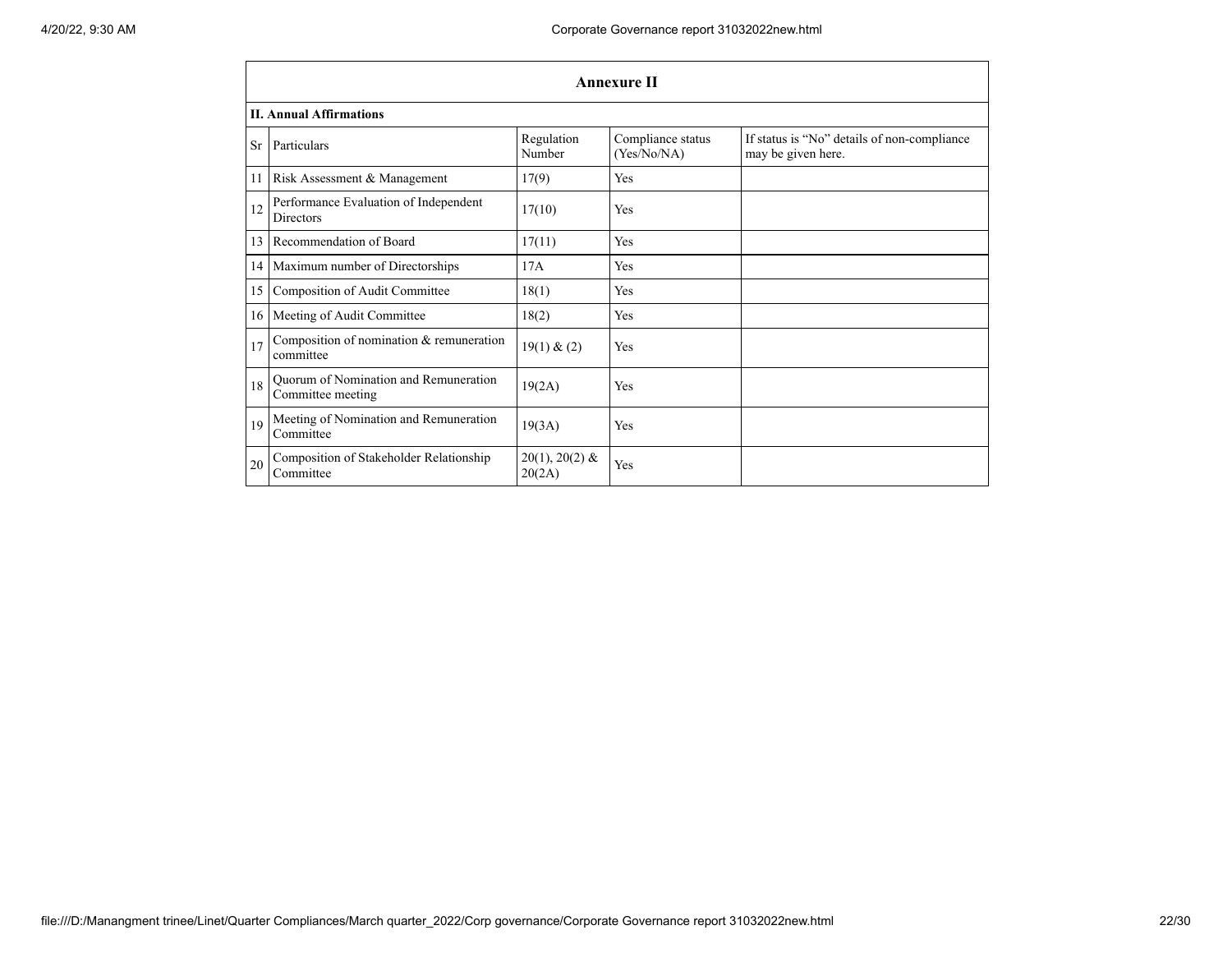|    | <b>Annexure II</b>                                                                     |                                                     |                                  |                                                                    |  |  |  |  |
|----|----------------------------------------------------------------------------------------|-----------------------------------------------------|----------------------------------|--------------------------------------------------------------------|--|--|--|--|
|    | <b>II. Annual Affirmations</b>                                                         |                                                     |                                  |                                                                    |  |  |  |  |
| Sr | Particulars                                                                            | Regulation<br>Number                                | Compliance status<br>(Yes/No/NA) | If status is "No" details of non-<br>compliance may be given here. |  |  |  |  |
| 21 | Meeting of Stakeholders Relationship Committee                                         | 20(3A)                                              | Yes                              |                                                                    |  |  |  |  |
| 22 | Composition and role of risk management<br>committee                                   | 21(1), (2), (3), (4)                                | Yes                              |                                                                    |  |  |  |  |
| 23 | Meeting of Risk Management Committee                                                   | 21(3A)                                              | Yes                              |                                                                    |  |  |  |  |
| 24 | Vigil Mechanism                                                                        | 22                                                  | Yes                              |                                                                    |  |  |  |  |
| 25 | Policy for related party Transaction                                                   | $23(1)$ , $(1A)$ , $(5)$ ,<br>$(6)$ , $(7)$ & $(8)$ | Yes                              |                                                                    |  |  |  |  |
| 26 | Prior or Omnibus approval of Audit Committee for<br>all related party transactions     | 23(2), (3)                                          | Yes                              |                                                                    |  |  |  |  |
| 27 | Approval for material related party transactions                                       | 23(4)                                               | Yes                              |                                                                    |  |  |  |  |
| 28 | Disclosure of related party transactions on<br>consolidated basis                      | 23(9)                                               | Yes                              |                                                                    |  |  |  |  |
| 29 | Composition of Board of Directors of unlisted<br>material Subsidiary                   | 24(1)                                               | <b>NA</b>                        |                                                                    |  |  |  |  |
| 30 | Other Corporate Governance requirements with<br>respect to subsidiary of listed entity | 24(2),(3),(4),(5)<br>$\&(6)$                        | NA                               |                                                                    |  |  |  |  |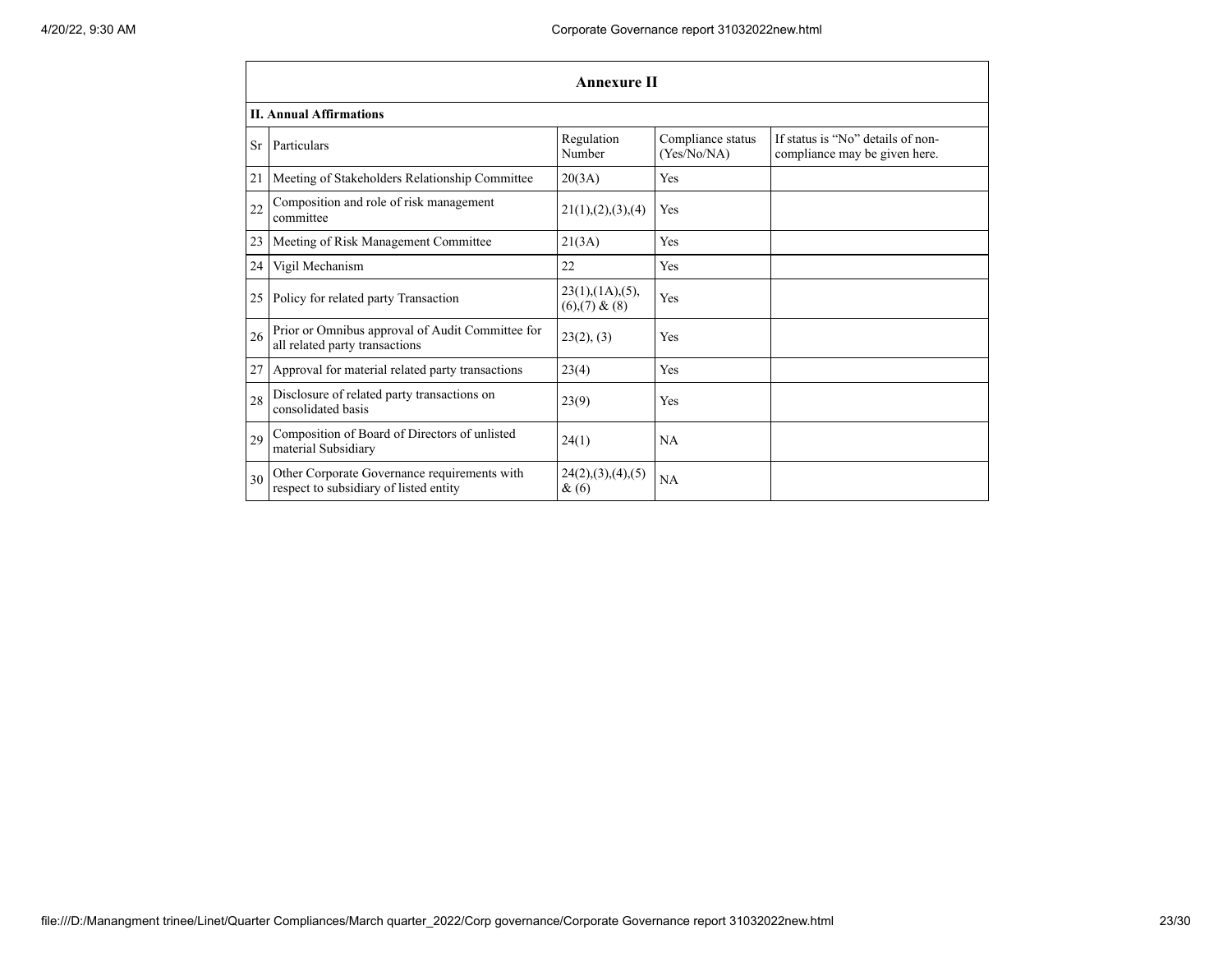|    | <b>Annexure II</b>                                                                                                   |                      |                                     |                                                                    |  |  |  |  |
|----|----------------------------------------------------------------------------------------------------------------------|----------------------|-------------------------------------|--------------------------------------------------------------------|--|--|--|--|
|    | <b>II. Annual Affirmations</b>                                                                                       |                      |                                     |                                                                    |  |  |  |  |
| Sr | Particulars                                                                                                          | Regulation<br>Number | Compliance<br>status<br>(Yes/No/NA) | If status is "No" details of non-<br>compliance may be given here. |  |  |  |  |
| 31 | Annual Secretarial Compliance Report                                                                                 | 24(A)                | Yes                                 |                                                                    |  |  |  |  |
| 32 | Alternate Director to Independent Director                                                                           | 25(1)                | Yes                                 |                                                                    |  |  |  |  |
| 33 | Maximum Tenure                                                                                                       | 25(2)                | Yes                                 |                                                                    |  |  |  |  |
|    | 34 Meeting of independent directors                                                                                  | $25(3)$ &<br>(4)     | Yes                                 |                                                                    |  |  |  |  |
| 35 | Familiarization of independent directors                                                                             | 25(7)                | Yes                                 |                                                                    |  |  |  |  |
|    | 36   Declaration from Independent Director                                                                           | $25(8)$ &<br>(9)     | Yes                                 |                                                                    |  |  |  |  |
|    | 37 D & O Insurance for Independent Directors                                                                         | 25(10)               | Yes                                 |                                                                    |  |  |  |  |
|    | 38 Memberships in Committees                                                                                         | 26(1)                | Yes                                 |                                                                    |  |  |  |  |
| 39 | Affirmation with compliance to code of conduct from members of<br>Board of Directors and Senior management personnel | 26(3)                | Yes                                 |                                                                    |  |  |  |  |
|    | 40   Disclosure of Shareholding by Non-Executive Directors                                                           | 26(4)                | Yes                                 |                                                                    |  |  |  |  |
| 41 | Policy with respect to Obligations of directors and senior<br>management                                             | $26(2)$ &<br>26(5)   | Yes                                 |                                                                    |  |  |  |  |
|    | Any other information to be provided - Add Notes                                                                     |                      |                                     |                                                                    |  |  |  |  |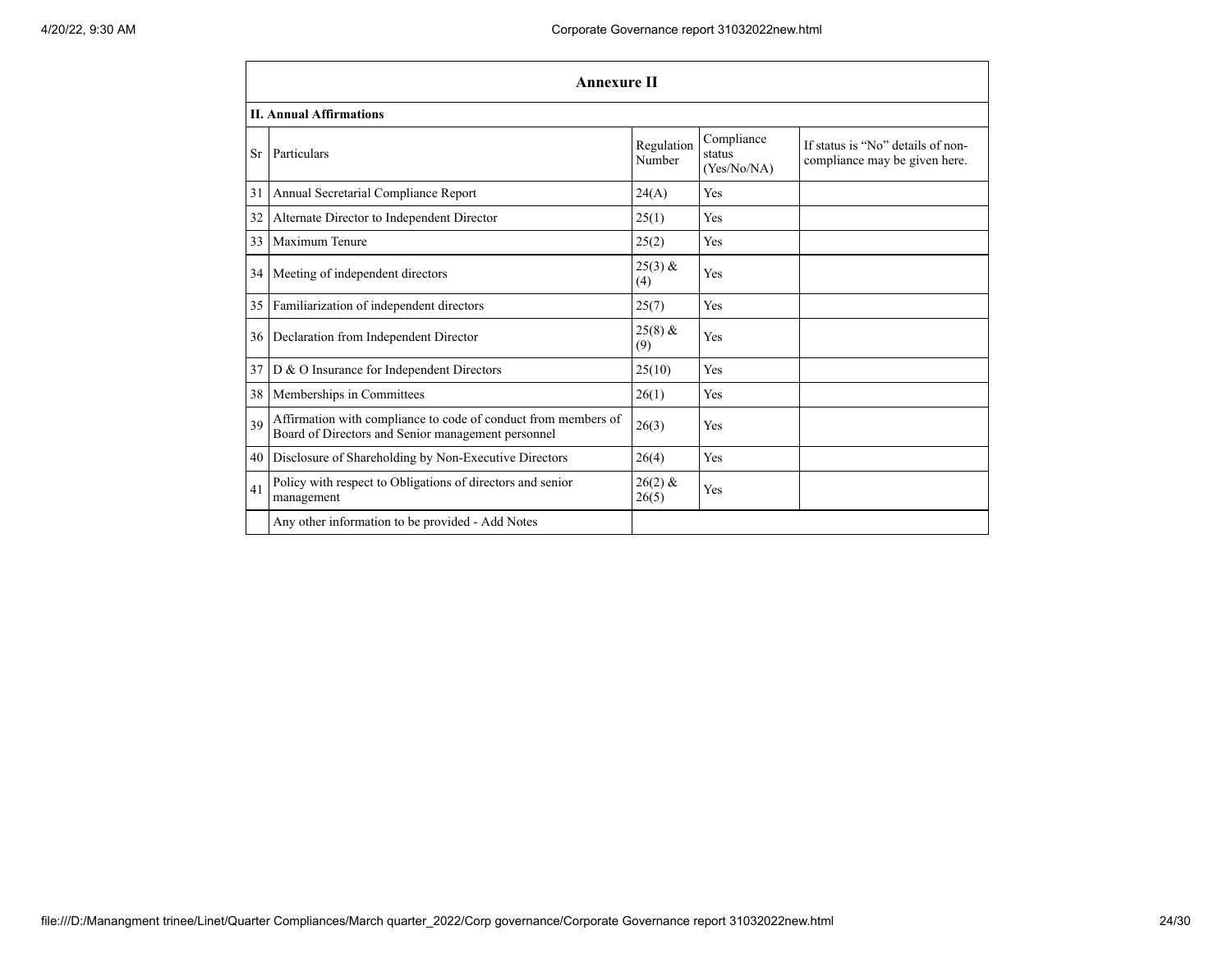| <b>Annexure II</b> |                                          |
|--------------------|------------------------------------------|
| Name of signatory  | Vijayamahantesh Khannur                  |
| Designation        | Company Secretary and Compliance Officer |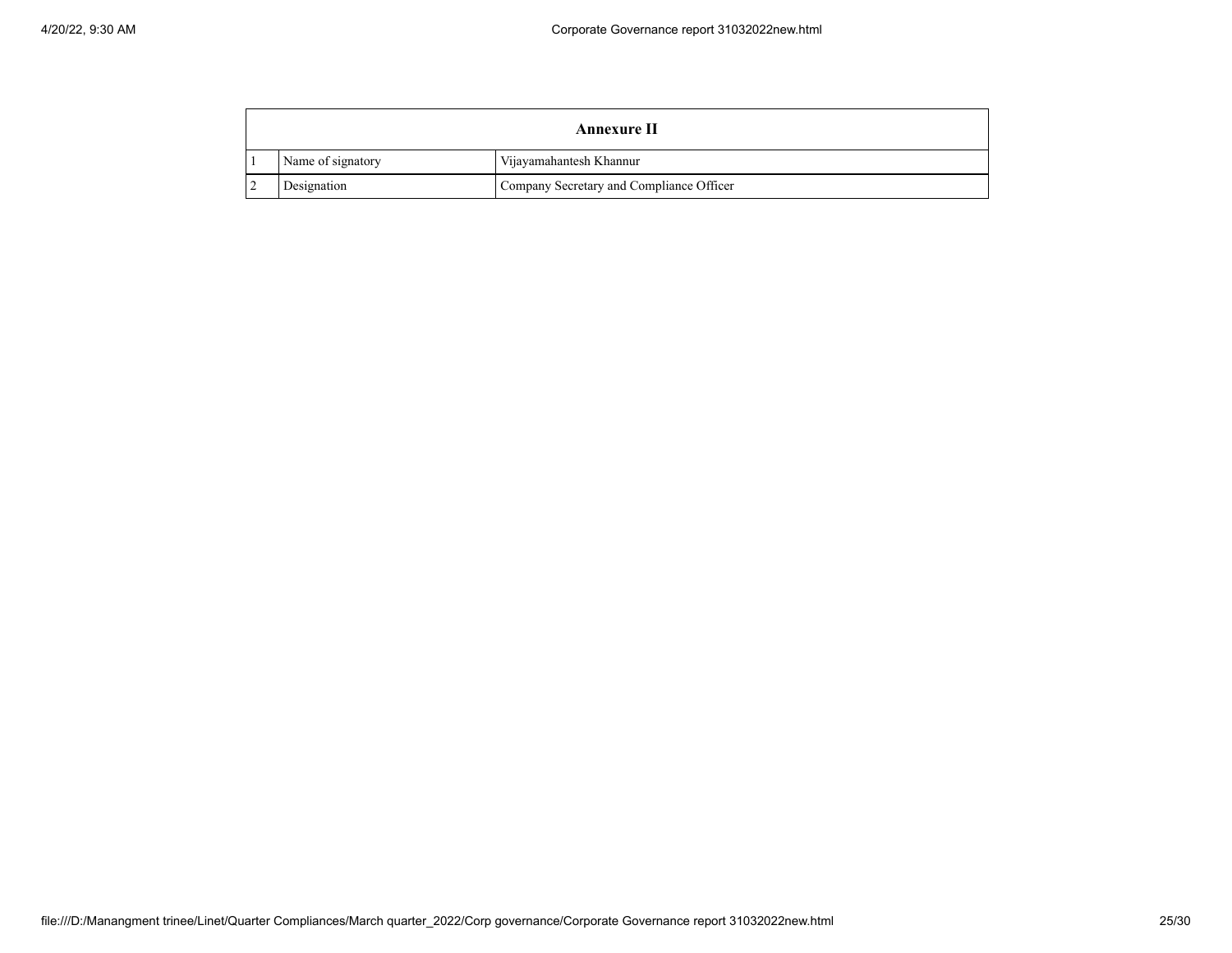| Annexure II              |                                                                                                                                                                       |                                         |  |  |
|--------------------------|-----------------------------------------------------------------------------------------------------------------------------------------------------------------------|-----------------------------------------|--|--|
| <b>III.</b> Affirmations |                                                                                                                                                                       |                                         |  |  |
| Sr l                     | <b>Particulars</b>                                                                                                                                                    | <b>Compliance status</b><br>(Yes/No/NA) |  |  |
|                          | The Listed Entity has approved Material Subsidiary Policy and the Corporate Governance requirements with<br>respect to subsidiary of Listed Entity have been complied | NA                                      |  |  |
|                          | Any other information to be provided                                                                                                                                  |                                         |  |  |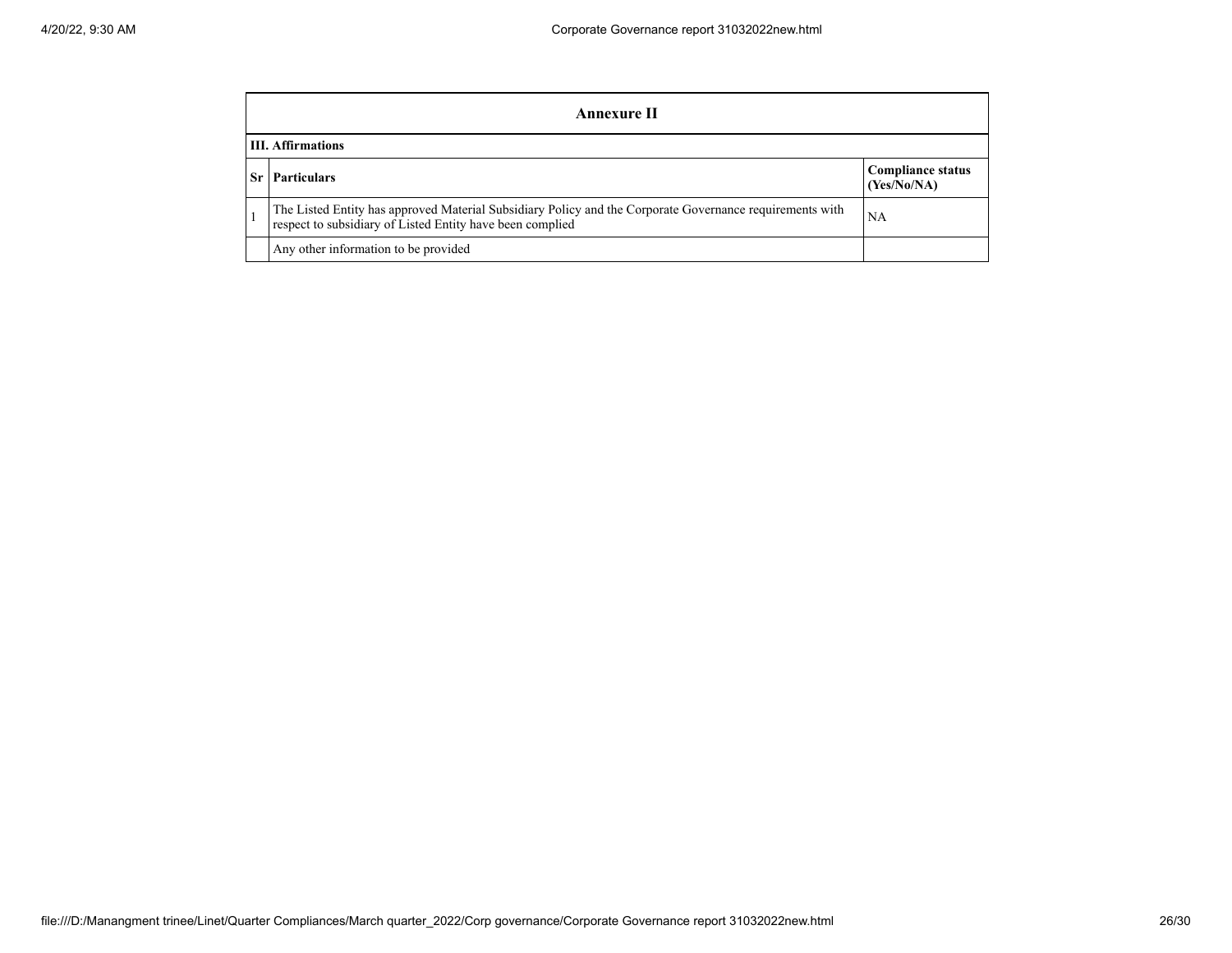| <b>Annexure II</b> |                                          |
|--------------------|------------------------------------------|
| Name of signatory  | Vijayamahantesh Khannur                  |
| Designation        | Company Secretary and Compliance Officer |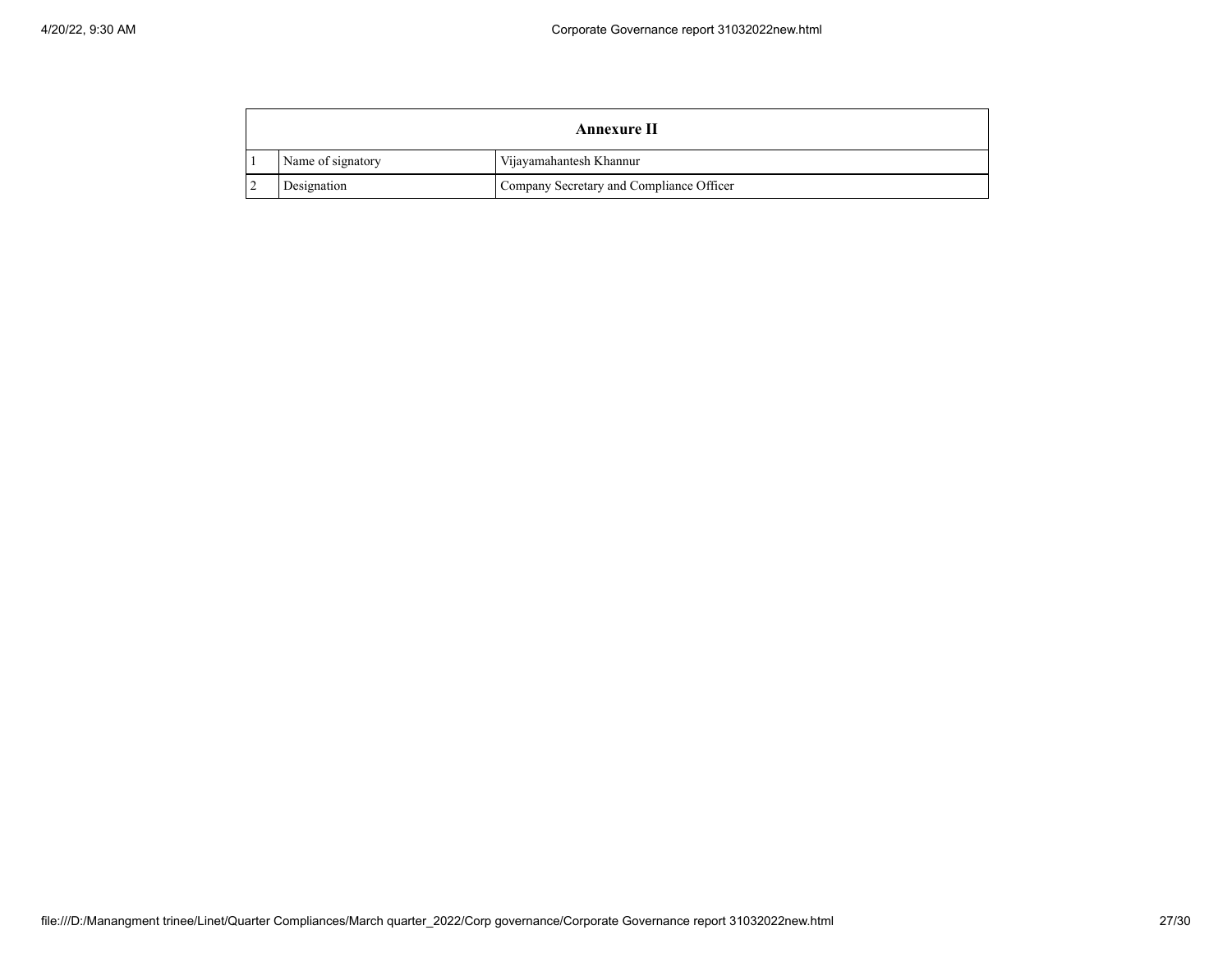| <b>Additional Half yearly Disclosure</b> |                        |  |
|------------------------------------------|------------------------|--|
| Applicability of disclosure              | Not Applicable         |  |
| Reason for Non Applicability             | Textual Information(1) |  |